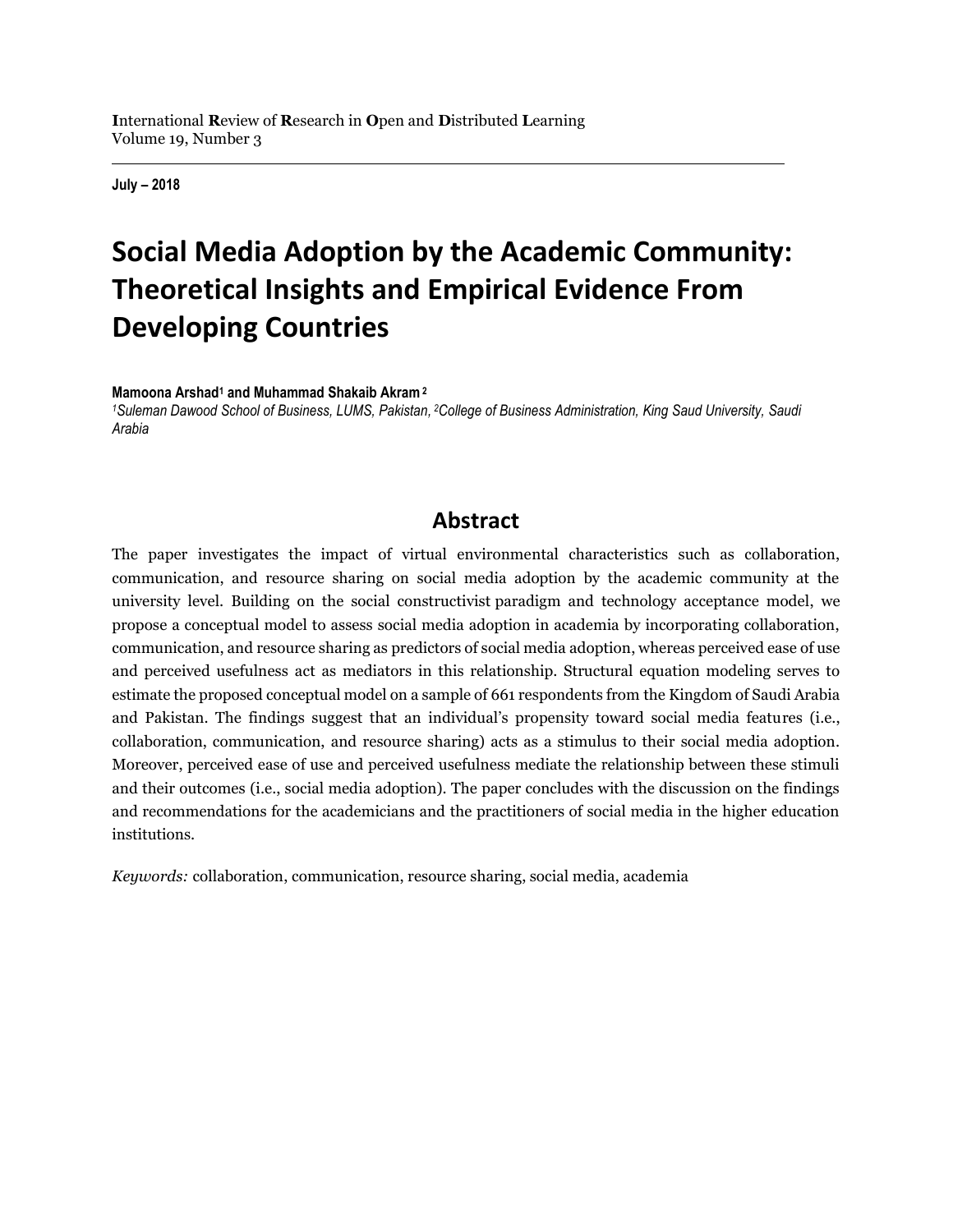### **Introduction**

Due to easy access to the internet, the use of social media has massively increased in recent years (Karikari, Kofi, & Owusu-Frimpong, 2017). The internet usage has exponentially grown in the past decade, and more than half of world population have access to the internet (Internet World Stats, 2018). Majority of the internet users are also regular users of social media platforms such as Facebook, Twitter, LinkedIn, and YouTube. In the past decade, these social media platforms have become extremely popular mainly due to the content sharing capability of Web 2.0 technology. According to the latest social media statistics, there are more than 2 billion Facebook users, more than 300 million Twitter users, more than 500 million Google+ users, and more than 400 million LinkedIn users (InternetLiveStats, 2018). Above statistics show an emerging trend of social media usage around the globe. Although social media platforms were initially created for the social communication and social interaction, over time academics have realized the advantages of these tools over the traditional communication tools (e.g., university email) in their professional activities, due to certain features such as ease of use and usefulness for collaboration and communication (Berger, 2017; Forbes, 2017; Tess, 2013). However, although social media is rapidly penetrating into the society, there is no consensus in the literature on the drivers of social media adoption in an academic context. Moreover, it is not clear how social media can impact academic performance. While there are studies showing the effective role of social media in academic performance at higher education (Sobaih, Moustafa, Ghandforoush, & Khan, 2016), some argue that there is no significant relationship between social media usage and academic performance (Lau, 2017). Therefore, there is a need to further investigate underlying motives behind social media adoption by the academic community (e.g., students, researchers, and faculty). This study is an attempt to explore the motivators behind an individuals' social media adoption in academic institutions at the university level.

Generally, the social media users are those individuals who wish to interact and collaborate with other members through the virtual community (Hrastinski & Aghaee, 2012). Despite this fact, underlying motives of social media usage for educational purposes is relatively less explored (Hrastinski & Aghaee, 2012). Moreover, the previous discussions are ambiguous in suggesting the key determinants of social media, i.e., the elements which narrate into learning, knowledge, and education (Selwyn, 2012). Though there is evidence of research on topics focusing on social media adoption from various perspectives (Hopp & Gangadharbatla, 2016; Kwahk & Park, 2016; Maresh-Fuehrer & Smith, 2016; Zolkepli & Kamarulzaman, 2015), the research on social media adoption in the context of higher education is still limited (Forkosh-Baruch & Hershkovitz, 2012). Therefore, considering academic community among the main users of social media for sharing their explicit and tacit knowledge (Chen & Bryer, 2012; Tess, 2013), this study aims to explore the stimuli that provoke social media adoption by the academic community. The study hence strives to develop and validate the adoption of social media, by the academic community, through integrating important motivational determinants of social media.

An efficient application of modern social technology with social media tools can be in developing collaborative learning environment based on the social constructivist paradigm. Social media platforms have significant capability to support the social constructivist paradigm that promotes collaborative learning (Vygotsky, 1978). Web 2.0 technologies pave the way to social and collaborative learning by facilitating communication, collaboration, and resource sharing in an easy and interesting manner through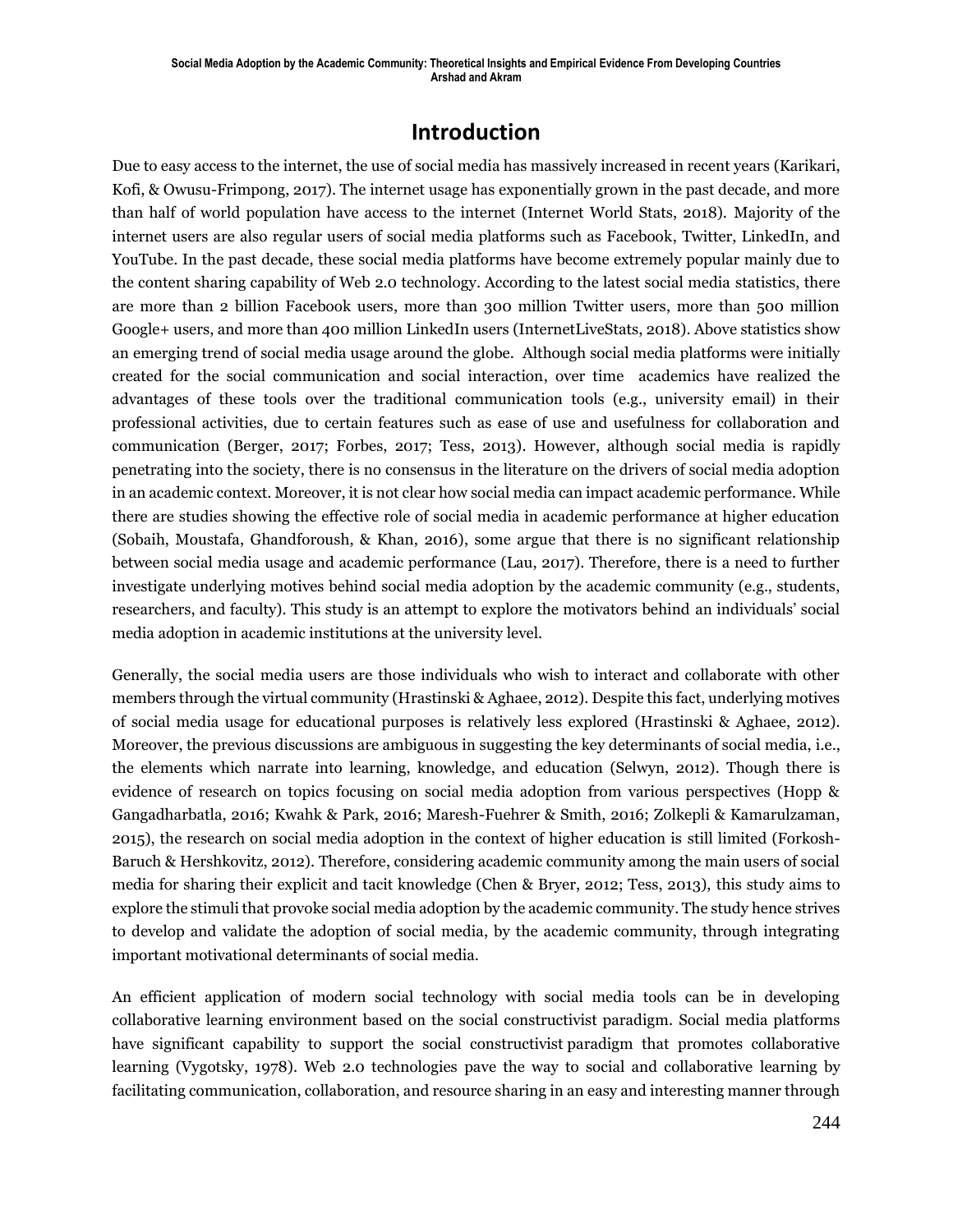social media platforms (Mbati, 2013). Therefore, building on the social constructivist paradigm (Vygotsky, 1978) and technology acceptance model (Davis, 1989), this research aims to investigate the role of social and technological factors leading to social media adoption by the academic community. Specifically, we want to investigate how collaboration, communication and resource sharing capabilities of social media platforms may stimulate the individuals' social media adoption and how users' technology-related beliefs (i.e., perceived ease of use and usefulness) of social media may intervene the relationship between this stimulus and social media adoption in an academic context.

Drawing on the technology acceptance model (Davis, 1989) and social constructivist paradigm (Vygotsky, 1978), the study contributes to literature (1) by proposing a Social Media Adoption Model (SMAM) for the academic community, and (2) by empirically validating this model with data from Kingdom of Saudi Arabia (KSA) and Pakistan. In this model, collaboration, communication, and resource sharing have been identified as the stimuli to social media adoption; whereas, perceived usefulness and perceived ease of use have emerged as the mediators. Additionally, past social media experience with social media platforms is found to have a significant effect on academicians' social media adoption.

The paper is organized as follows. First, the theoretical background is discussed followed by hypotheses development for each construct. Next, research methodology, measures, and procedure are explained. Then, data analysis and results are presented. Finally, the article concludes by a discussion on the results, followed by its limitations and potential future directions.

## **Theoretical Background**

In the past decade, social media platforms have significantly changed the ways of communication and collaboration in the society. Such web-based technologies are being accepted worldwide and their usage has also emerged in the higher education sector providing the bulk of information through technological innovation (Wankel, 2009). Social media platforms provide an easy alternative, to the academic community, as compared to official communications such as email and blackboard. Thus, it is emerging as a new communication and collaboration tool among the academic community in higher education institutions (Roblyer, McDaniel, Webb, Herman, & Witty, 2010). Social media has greatly changed the communication/feedback environment by introducing technologies that have modified the educational perspective of learning and interacting (Prensky, 2001).

Literature provides evidence of social media usage as an essential learning component for academic communities in higher education (Chen & Gilchrist, 2013). Social media has facilitated not only students but also researchers and educators by providing them with a platform to collaborate and communicate. Currently, social media platforms are being effectively used by the academic community in a variety of ways, such as through blogs and sharing of educational videos, updates, and academic documents (Berger, 2017). There is no doubt in the critical role that faculty play in facilitating and guiding their students; social media can facilitate this student-teacher relationship and hence, enhance the overall learning experience (Sobaih et al., 2016; Tess, 2013) . Faculty might attempt to strengthen their students' learning experience by integrating online networks support and interesting features such as informal learning (Mazman & Usluel,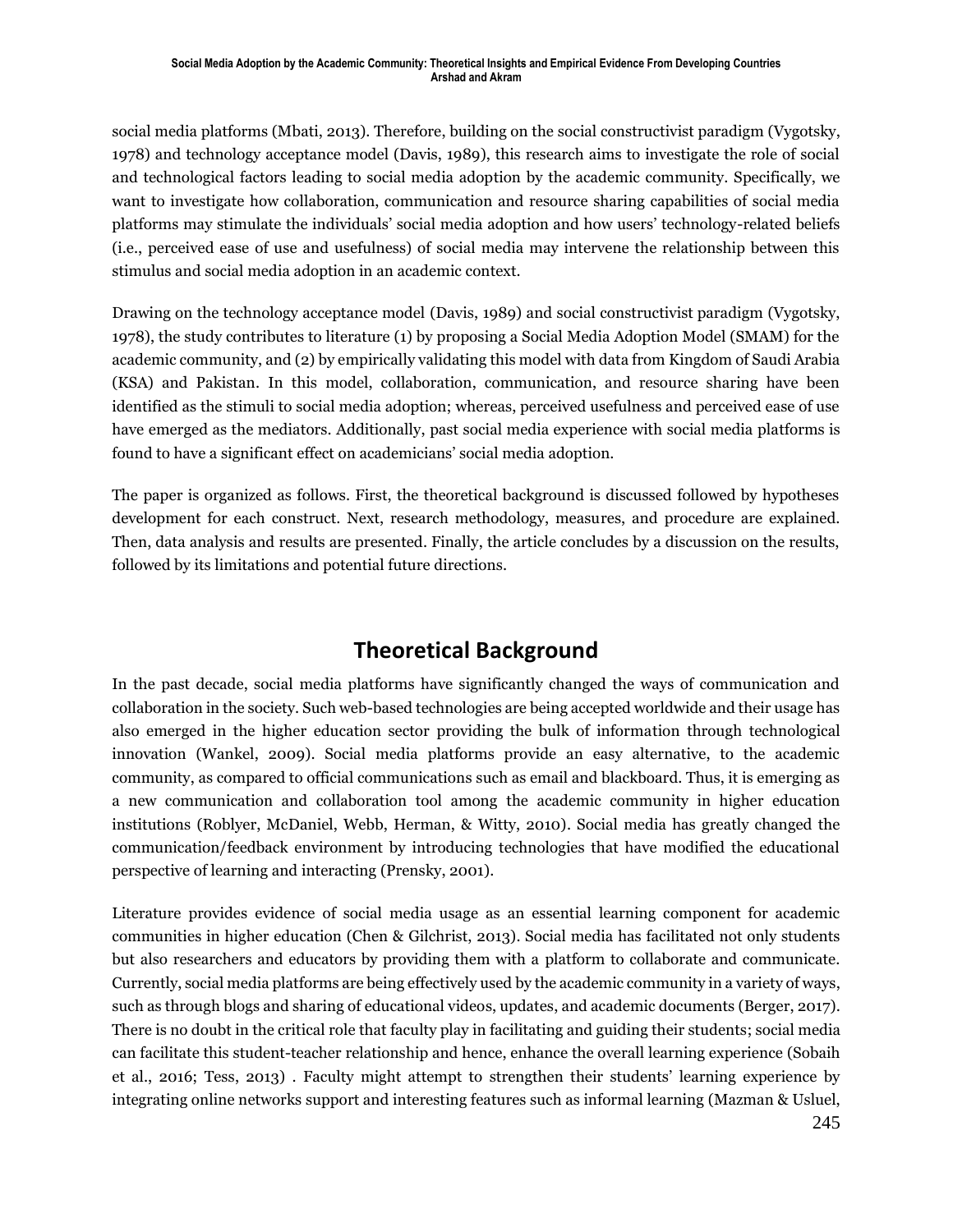2010; Sánchez, Cortijo, & Javed, 2014). Forkosh-Baruch and Hershkovitz (2012) have suggested that social networking sites promote knowledge/information sharing through providing a collaborative platform for the academic institutions. Literature suggests that despite the excessive research on higher education and its link to social media and its various tools, the gap regarding the drivers which promote an individual to adopt social media still requires further research (Hu & Hui, 2012). This research is an attempt to address these issues.

## **Hypotheses Development**

Historically, the Theory of Reasoned Action (Fishbein & Ajzen, 1975) and the Technology Acceptance Model (Davis, 1989) have been used to assess individuals' acceptance and use of technology. According to the Technology Acceptance Model, perceived usefulness and perceived ease are the main determinants of an individual's behavioral intentions and actual usage (Davis, 1989). The following section reflects how perceived usefulness, perceived ease of use, collaboration, communication, and resource sharing are related to social media adoption.

#### **Perceived Usefulness**

Perceived usefulness, derived from the Technology Acceptance Model (TAM), is the particular level that an individual perceives that they can improve their job performance or create ease in attaining the targeted goals by using an information system. It is also believed to make an individual free from mental pressure (Davis, 1989). Consistently, perceived usefulness has been considered as a strong predictor for the adoption of technology (Jiang, Hsu, Klein, & Lin, 2000). The literature supports that TAM helps in assessing and predicting the use of technology in academia (Lu, Yao, & Yu, 2005). Therefore, we encompass perceived usefulness of the social media as a substantial predictor of social media adoption in education. As such, we hypothesize:

Hypothesis 1: Perceived usefulness of social media positively affects social media adoption.

#### **Perceived Ease of Use**

Perceived ease of use can be defined as the level to which an individual believes that using a specific system will make a task easier (Gruzd, Staves, & Wilk, 2012) and will reduce mental exertion (Davis, 1989). Venkatesh (2000) posits this construct as a vital element in determining a user's behavior toward technology. Though generally, there is consensus on the positive effect of perceived ease of use and perceived usefulness on users' attitude towards social media, it is not yet clear which one of these is more relevant in explaining users' attitude towards social media in the academic community (Lowry, 2002). Perceived ease of use is one of the eminent behavioral beliefs affecting the users' intention toward technology acceptance (Lu et al., 2005). The literature suggests that perceived ease of use of technology develops a positive attitude toward its usage (Davis, 1989). Therefore, we posit that a users' perception of the ease of use of social media will play an important role in forming their positive attitude toward social media and will eventually result in social media adoption. Hence, we hypothesize:

Hypothesis 2a: Perceived ease of use of social media positively affects social media adoption.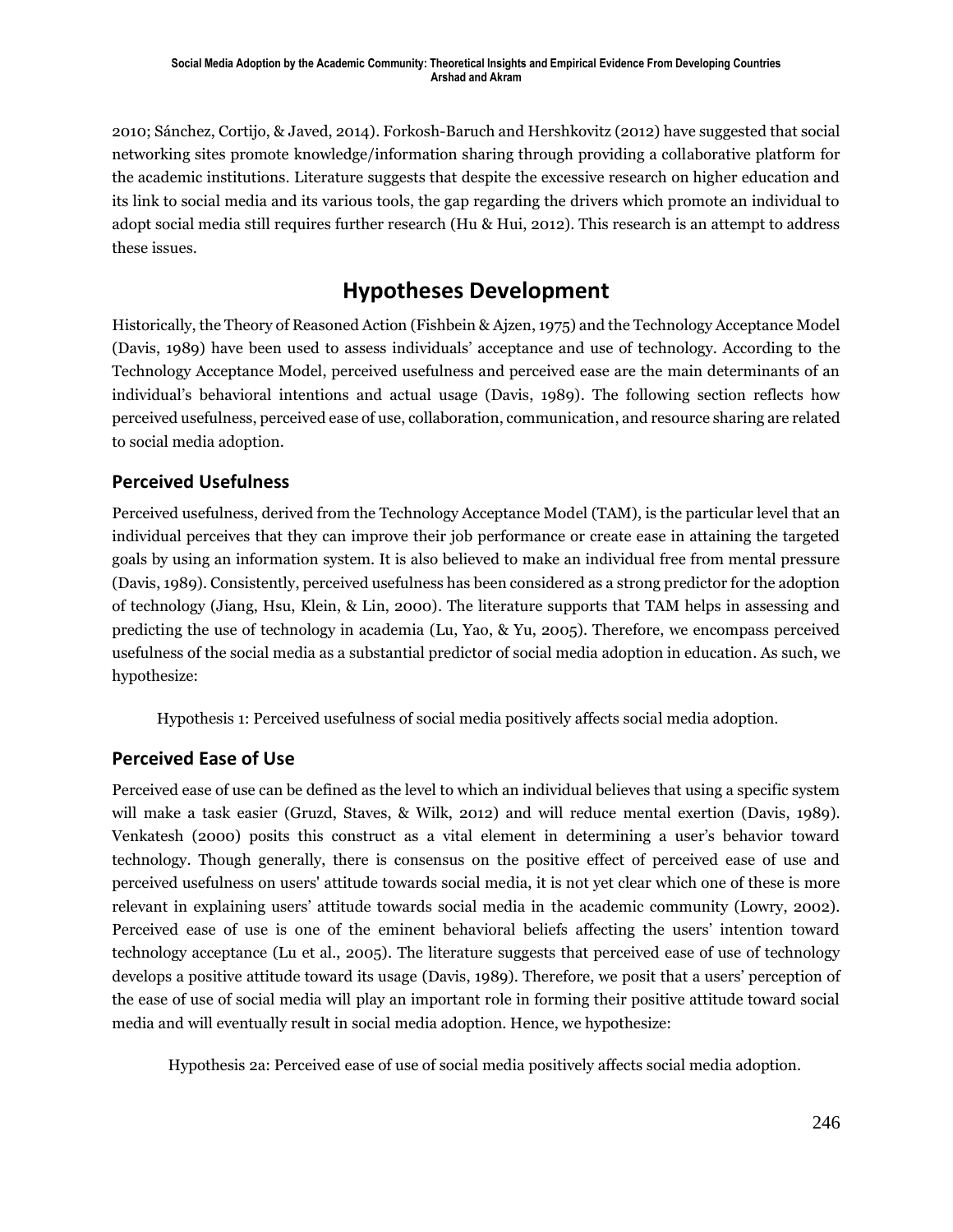Hypothesis 2b: Perceived ease of use of social media positively affects its perceived usefulness.

#### **Collaboration**

Social media platforms have thoroughly transformed the ways of communications by offering collaborative and shared learning experiences. The beneficiaries are not only the general public but also the academic community (Kaplan & Haenlein, 2010). Collaborative learning is considered as an essential instructional method as it assists in overcoming the communication gap among the academic community (Bernard, Rubalcava, & St-Pierre, 2000). The academic community utilizes various social media platforms with the intention to socialize and communicate with others and to share common interests (Sánchez et al., 2014; Sobaih et al., 2016). The exchange of information through social media platforms help the academic community to develop an easy and effective communication among classmates and colleagues (Kaplan & Haenlein, 2010). Social media platforms can also help in developing communities of practice that may help improve collaboration and communication among members of the community (Sánchez et al., 2014). Evidence from previous work confirms that social media platforms are beneficial to college and university students for education purposes (Forkosh-Baruch & Hershkovitz, 2012). Due to the intrinsic ease of use and usefulness of social media, academics are regularly using information and communication technologies, especially social media, for collaboration with colleagues in one way or the other (Koh & Lim, 2012; Wang, 2010). On the basis of above justification, the following hypotheses have been formulated:

Hypothesis 3a: Perceived usefulness mediates the relationship between collaboration and social media adoption.

Hypothesis 3b: Perceived ease of use mediates the relationship between collaboration and social media adoption.

#### **Communication**

Social Media offers a platform to communicate via sending and receiving messages, which can also be used by the academic community to exchange information and knowledge (Kaplan & Haenlein, 2010). Various researchers have proposed the adoption of social media as a way of communication for the academic community. Among these, Wankel (2009) and Gruzd et al. (2012) proposed that social media can promote healthy communication for learners through social media tools and apps, hence providing the academic community with new means of learning and knowledge creation. Faculty can use social media to communicate with their students effectively; teachers can create discussion groups where students can share their thoughts and questions with their classmates and seek guidance from their teacher. Unlike official communication channels such as email, these days, people are more active on social media which can also help the academic community quickly disseminate any important information. For the academic community, this mode of communication seems promising because it helps them to collaborate and engage with the community members. We argue that the users' perceived ease of use and usefulness of social media will positively influence their social media adoption and will also strengthen the relationship between communication and social media adoption. Hence, our hypotheses are:

Hypothesis 4a: Perceived usefulness mediates the relationship between communication and social media adoption.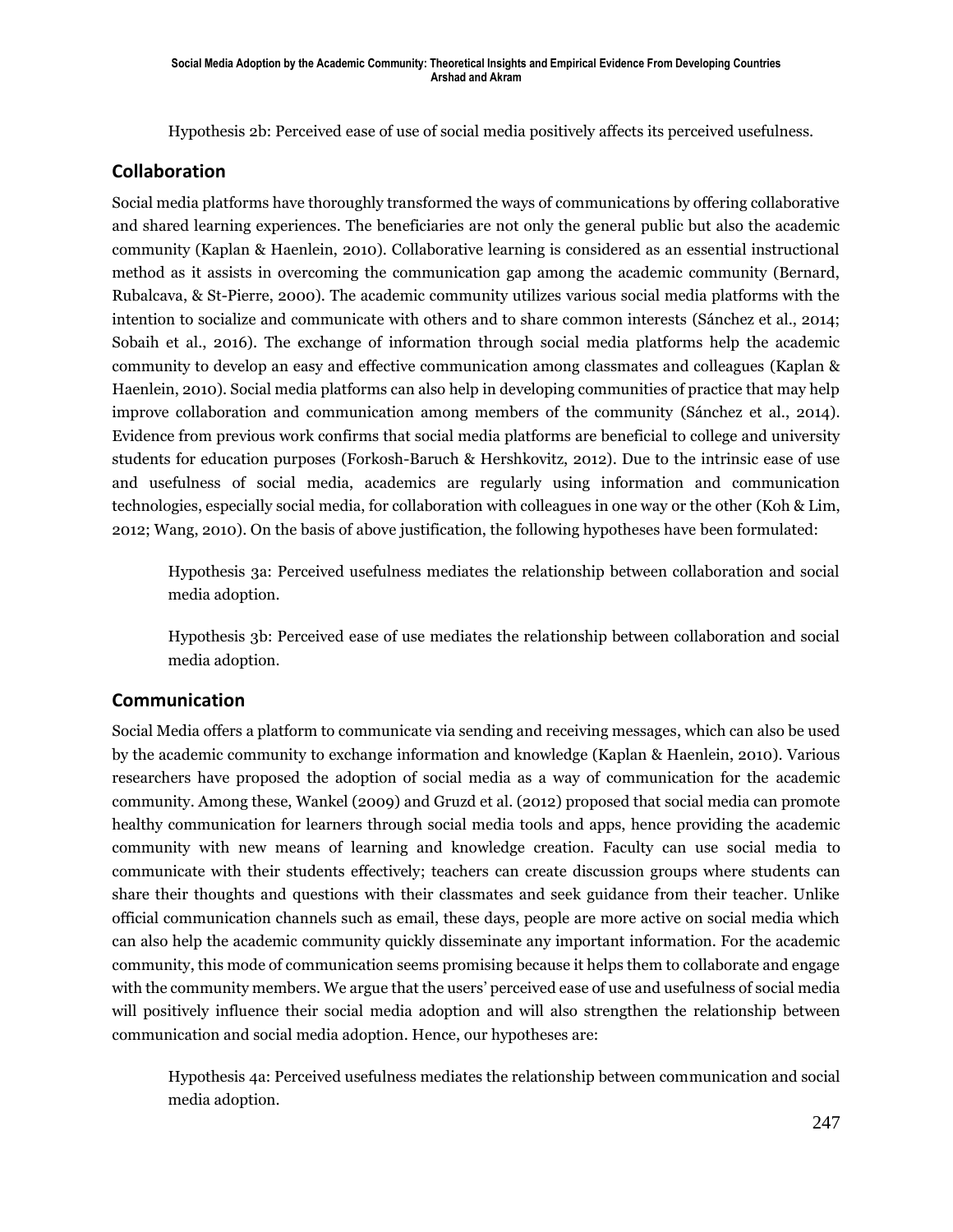Hypothesis 4b: Perceived ease of use mediates the relationship between communication and social media adoption.

#### **Resource Sharing**

Resource sharing refers to an individual's agreement to sharing their resources, such as ideas and academic material with others through social media platforms (Bock, Zmud, Kim, & Lee, 2005). Social media platforms allow for the sharing and dissemination of user-generated content and resources (Kaplan & Haenlein, 2010), as a medium that facilitates knowledge seekers and knowledge providers in learning and teaching by providing them a collaborative environment (Selwyn, 2012). The literature suggests that social media promotes knowledge/information sharing through providing collaborative platforms for dissemination of online learning resources (Forkosh-Baruch & Hershkovitz, 2012). It alludes to the point that activities through social networks and social media tools facilitate resource sharing; as learners perceive this medium to be easy to use and useful because it helps them share their knowledge and resources to the relevant person more effectively and efficiently (Mazer, Murphy, & Simonds, 2007). We posit that:

Hypothesis 5a: Perceived usefulness mediates the relationship between resource sharing and social media adoption.

Hypothesis 5b: Perceived ease of use mediates the relationship between resource sharing and social media adoption.

#### **Covariates**

We incorporated individuals' demographics such as age, gender, and social media experience as covariates because these variables are known to impact the individuals' social media adoption.

The proposed Social Media Adoption Model (Figure 1) summarizes the relationships among the proposed stimuli of social media usage (i.e., collaboration, communication and resource sharing) their outcome (social media adoption) and the proposed mediators (perceived usefulness and perceived ease of use) along with the control variable (age, gender, social media experience).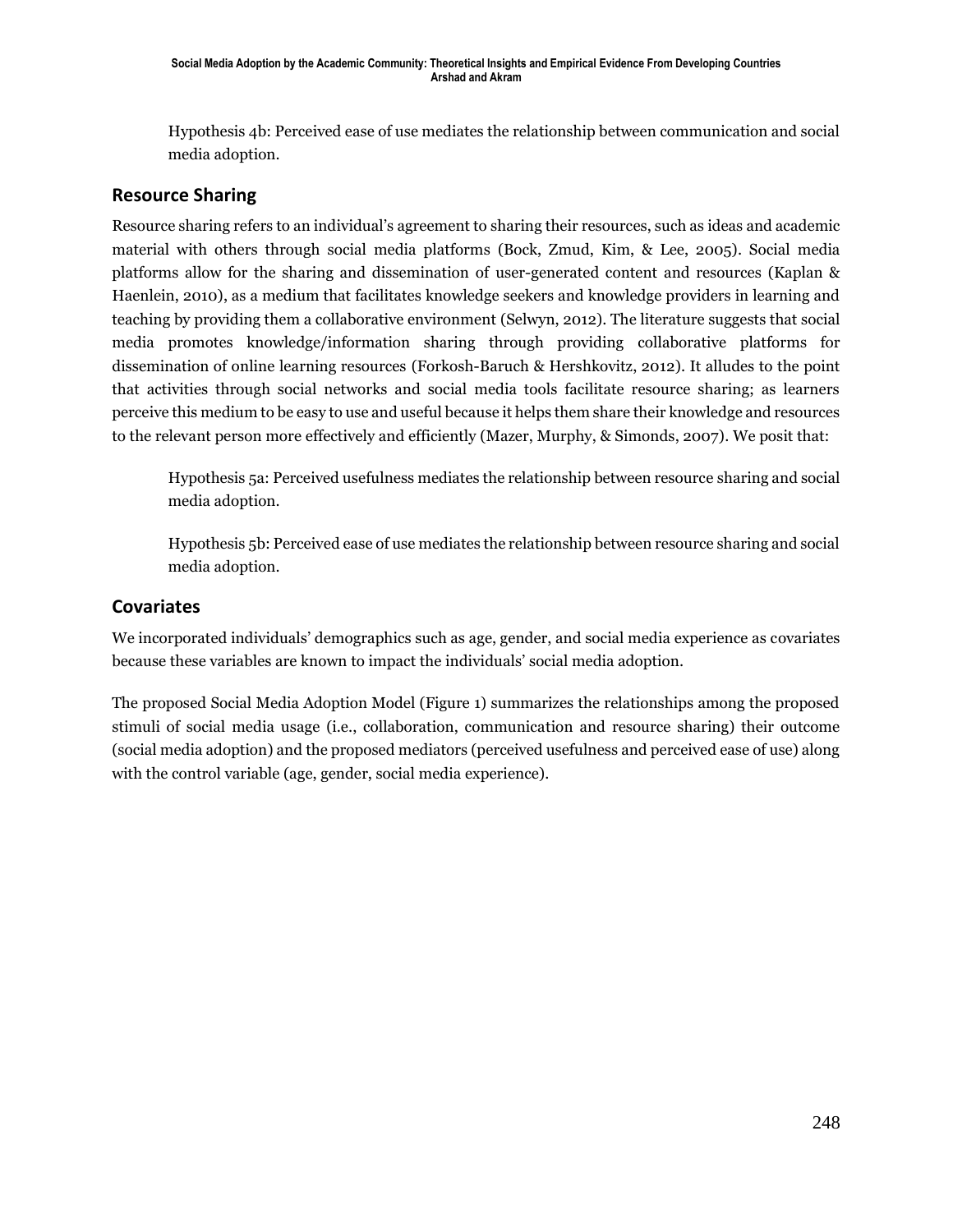**Social Media Adoption by the Academic Community: Theoretical Insights and Empirical Evidence From Developing Countries Arshad and Akram**



*Figure 1.* Social Media Adoption Model (SMAM).

## **Methodology**

#### **Measures and Procedure**

All the items to measure latent variables have been designed on the basis of technology acceptance literature and are adapted in the context of social media adoption by the academic community. Each construct, in this study, has been measured by four items each anchored on a 5-point Likert scale (1= Strongly Disagree to 5= Strongly Agree). The final items in the questionnaire are presented in Appendix A.

Data was gathered from the academic community with special emphasis on higher education institutions in KSA and Pakistan. Before the final data collection, a pretest was conducted with 50 participants in both countries to assess the reliability and validity of the constructs. The results of the pretest indicated adequate reliability of the scales as the Cronbach's alpha values for each scale were above 0.70 (Gerbing & Anderson, 1988). Following convenience sampling approach, respondents of both countries were approached in large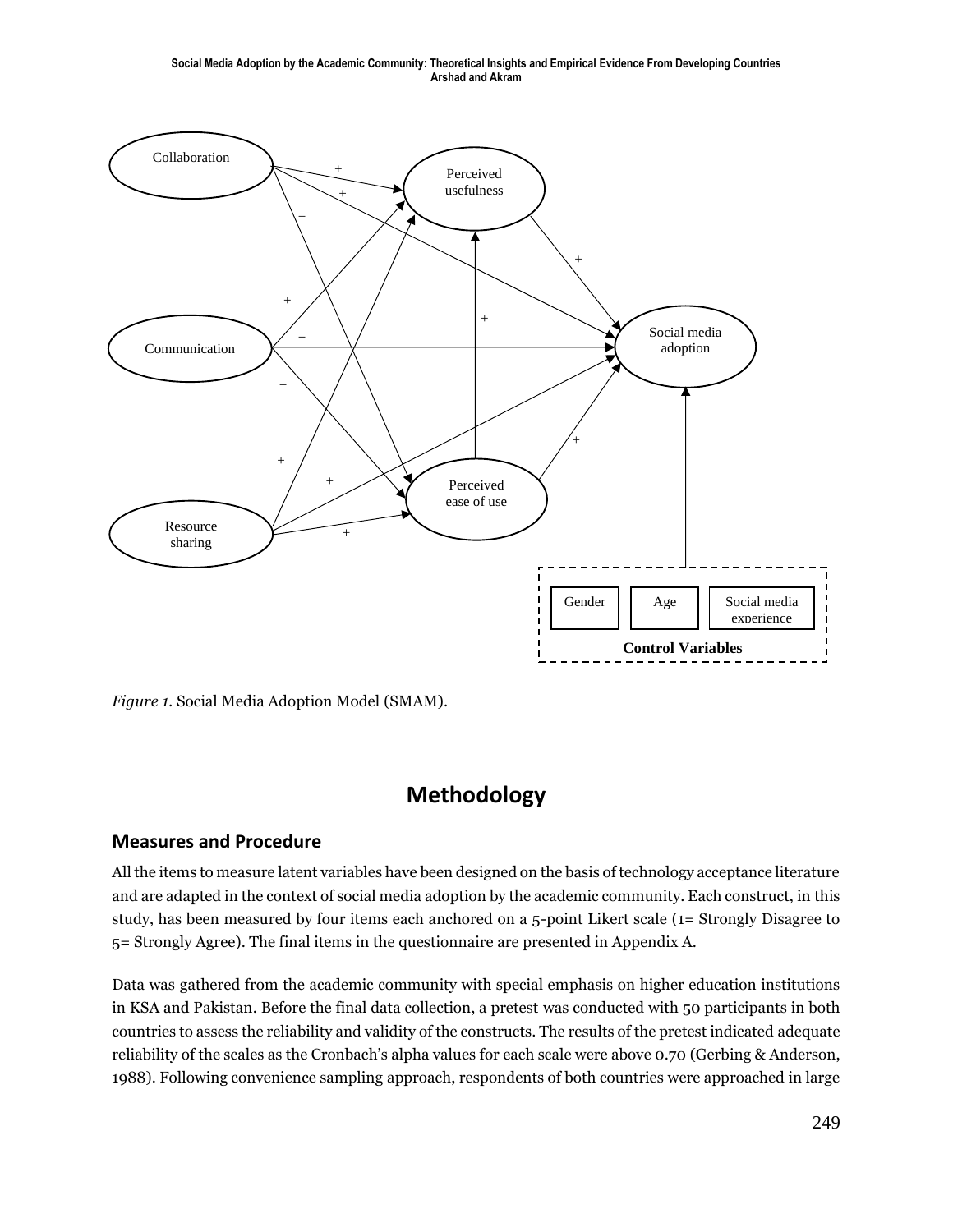universities at various places within the university campuses such as classrooms, coffees shops, and faculty offices.

#### **Sample Demographics**

A total of 661 responses were collected (326 from Pakistan and 335 from KSA) for the empirical testing of the conceptual model. The respondents' ages range from 17 to 40 years in both countries. The Pakistani sample comprises of 51% females and 49% males; whereas, the Saudi sample consists of 43.6% females and 56.4% males. The majority of respondents (82%) logged into social media websites daily. In the Pakistani sample, only 3.1% of the respondents were undergraduates; 53.6% were graduates, and 43.3% were postgraduates while in the Saudi sample 61.2% of the respondents were undergraduates, 28.1% were graduates, and 10.7% were postgraduates. The subjects report that they utilize social media in their studies, research and academic career, and 5.2% reported that they never used social media for academic purposes as they believe that social media is for the personal use and not for education-related activities. Concerning the social media usage experience: in the Pakistani sample, 27.3% identified as expert users, 46% as intermediate users, and 26.7% as beginners; whereas, in the Saudi sample 29.6% identified as expert users 48.1% as intermediate users, and 22.4% as beginners. In both countries, the most preferred social media platform for educational purposes include Facebook, LinkedIn, YouTube, and Twitter.

### **Data Analysis**

The data analysis is carried out in two phases. The psychometric properties (i.e., reliability and validity) of the adapted measures were examined in the first phase using confirmatory factor analysis (CFA), while the proposed relationships among latent variables were tested through the structural model in the second phase. Multiple measures such as normed chi-square (χ2), Goodness of Fit Index (GFI), Adjusted Goodness of Fit Index (AGFI), Comparative Fit Index (CFI), Tucker-Lewis Index (TLI), and Root Mean Square Error of Approximation (RMSEA) were used to analyze the model fit (Hu & Bentler, 1999).

#### **Confirmatory Factor Analysis**

We estimate psychometric properties of the adapted measures by multi-group confirmatory factor analysis (CFA) using AMOS 23. The fit indices of the measurement model ( $\chi^2$  = 900.97, df = 474,  $\chi^2$ /df= 1.90, GFI= 0.89, AGFI= 0.87, CFI= 0.96, TLI= 0.95, RMSEA= 0.04) illustrate an adequate fit. The reliability and validity of the scales were assessed through results of the measurement model. Composite reliability (CR) along with Cronbach's alpha values were assessed to examine the reliability of the scale. Both the composite reliability and Cronbach's alpha values were above 0.8, indicating strong internal reliability and consistency of each adapted measure (see Table 1).

Following Fornell and Larcker (1981), the convergent and discriminant validity was established. The results in Table 1 show that the average variance extracted (AVE) values (diagonal entries) for each construct are greater than 0.5 for both the countries and are also greater than shared variances (off-diagonal entries).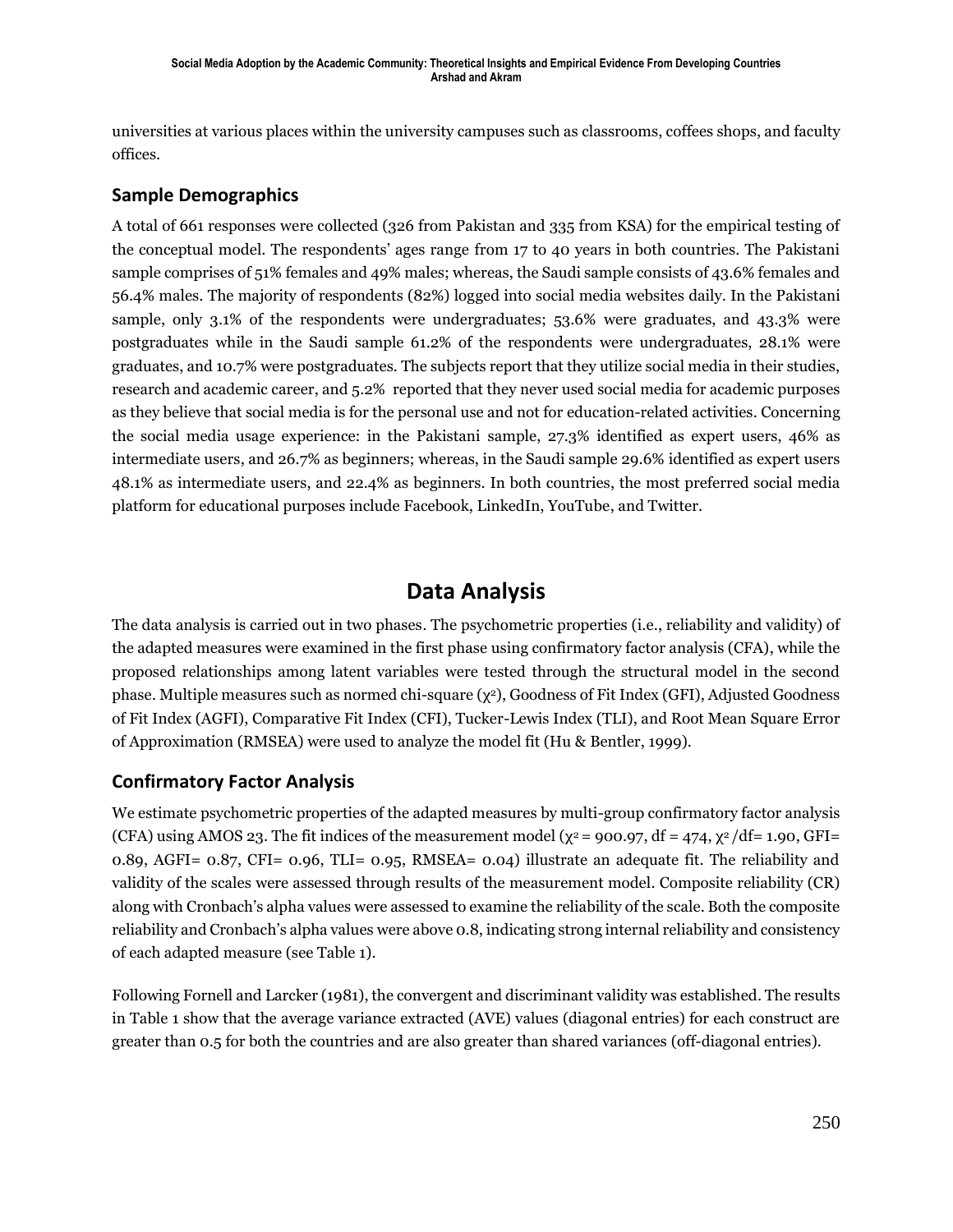#### **Common Method Variance (CMV)**

We used Harman's single factor test and common latent factor method to verify the presence of any CMV. The variance explained by an un-rotated single factor is 36%, i.e., it remains within the acceptable limit of 50% for the absence of CMV (Podsakoff, MacKenzie, Lee, & Podsakoff, 2003). The fit indices (χ²=2372.72,  $df = 252$ ,  $\chi^2/df = 9.41$ , GFI = 0.72, AGFI= 0.67, CFI=0.79, TLI=0.77, RMSEA=0.12) of the single latent factor model reveal a poor model fit, suggesting no threat of CMV.

Table 1

| <b>CR</b>  | Constructs            | <b>COL</b> | <b>COM</b> | RS         | PU         | <b>PEU</b> | <b>KSI</b> |
|------------|-----------------------|------------|------------|------------|------------|------------|------------|
| 0.88(0.85) | Collaboration (COL)   | 0.65(0.6)  | 0.54       | 0.36       | 0.50       | 0.44       | 0.55       |
|            | Communication         |            |            |            |            |            |            |
| 0.83(0.86) | (COM)                 | 0.26       | 0.54(0.6)  | 0.44       | 0.57       | 0.51       | 0.60       |
| 0.81(0.84) | Resource Sharing (RS) | 0.28       | 0.51       | 0.52(0.57) | 0.44       | 0.36       | 0.54       |
|            | Perceived Usefulness  |            |            |            |            |            |            |
| 0.86(0.89) | (PU)                  | 0.30       | 0.36       | 0.34       | 0.61(0.67) | 0.56       | 0.65       |
|            | Perceived Ease of Use |            |            |            |            |            |            |
| 0.82(0.89) | (PEU)                 | 0.39       | 0.51       | 0.43       | 0.40       | 0.54(0.66) | 0.58       |
|            | Social media adoption |            |            |            |            |            |            |
| 0.89(0.90) | (SMA)                 | 0.41       | 0.50       | 0.48       | 0.50       | 0.54       | 0.66(0.7)  |

#### *Convergent and Discriminant Validity*

*Note.* CR: Composite reliability, Diagonal elements are Average variance extracted and below (above) the diagonal are shared variances for Pakistan (KSA) data. The values in the parentheses are for KSA.

#### **Structural Regression Model**

The structural equation modeling (SEM) technique, a multi-group structural regression model, was employed through AMOS 23 to measure the proposed relationships of the conceptual model. The model shows a good fit as depicted by the fit indices ( $\chi^2$  = 1365.16, df = 537,  $\chi^2$  /df = 2.54, GFI = 0.84, AGFI = 0.89,  $CFI = 0.92$ ,  $TLI = .91$ , RMSEA = .04). Overall, the adequacy of model fit allows us to further analyze our hypotheses.

#### **Direct Effects**

Table 2 presents the structural model results of the direct effects, for both the countries. H1 and H2a posit the positive impact of perceived usefulness (PU) and perceived ease of use (PEU) of social media on social media adoption (SMA). The results indicate that, in both countries, PU ( $\beta$ =.25, p<.01;  $\beta$ =.34, p<.001) and PEU (β=.23, p<.01; β=.25, p<.01) of social media have a significant positive effect on SMA. The results suggest that PU is slightly higher in KSA than in Pakistan, while, PEU is almost the same for both samples; hence, providing support for H1 and H2a. H2b also finds support, in both samples, for the positive association between the PEU and PU (β=.40, p<.001; β=.24, p<.01). The collaboration (COL), communication (COM) and resource sharing (RS) have a significant positive effect on PU and PEU. Moreover, the direct effects of COL and RS on social media adoption are also found to be positive and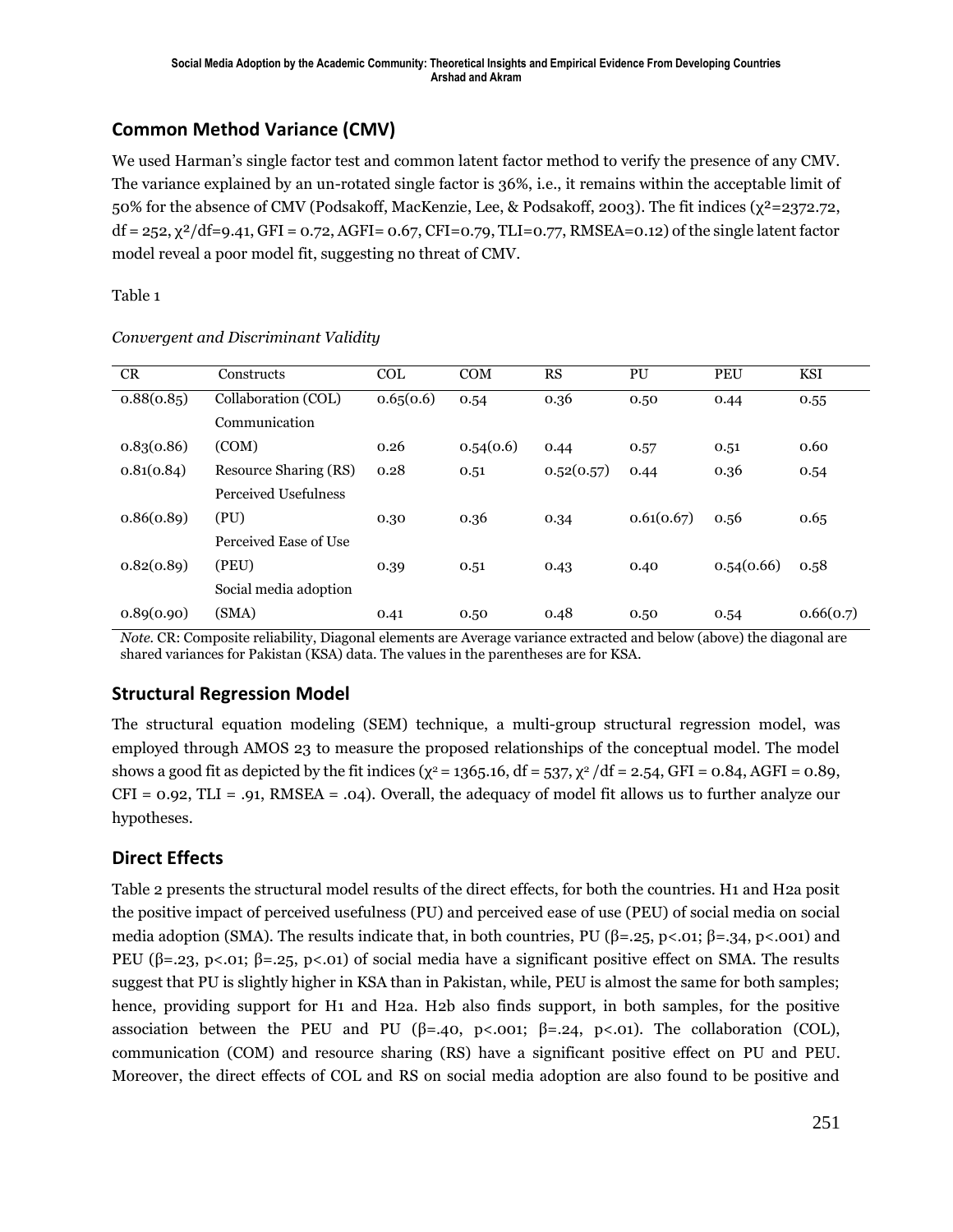significant for both samples. However, the impact of COM on SMA is significant for the KSA sample but not for the Pakistani sample.

Concerning the impact of control variables (i.e., gender, age, experience), we do not find any significant impact of gender and age on social media adoption in both samples. However, social media experience is found to have significant positive effects on social media adoption in both samples. This suggests that the individuals having more experience with social media usage may show more favorable attitude to adopt social media than the ones having relatively less experience. Table 2 summarizes all the direct effects proposed in the conceptual model.

Table 2

*Direct Effects*

| Relationship          | Pakistan             |         | <b>KSA</b>         |         |  |
|-----------------------|----------------------|---------|--------------------|---------|--|
|                       | Non-Std. Est         | Std Est | Non-Std. Est       | Std Est |  |
| $PU \rightarrow SMA$  | $0.25***$            | 0.26    | 0.34               | 0.26    |  |
| $PEU \rightarrow SMA$ | $0.23***$            | 0.21    | $0.25***$          | 0.20    |  |
| $PEU \rightarrow PU$  | $0.40***$            | 0.33    | $0.24***$          | 0.25    |  |
| $COL \rightarrow PU$  | $0.24***$            | 0.19    | $0.15^*$           | 0.21    |  |
| COL→PEU               | $0.28***$            | 0.26    | $0.24***$          | 0.32    |  |
| $COL \rightarrow SMA$ | $0.21^*$             | 0.18    | $0.19*$            | 0.20    |  |
| $COM \rightarrow PU$  | $0.31***$            | 0.27    | $0.17*$            | 0.19    |  |
| $COM\rightarrow PEU$  | $0.39***$            | 0.40    | $0.39***$          | 0.42    |  |
| $COM \rightarrow SMA$ | $0.14$ <sup>ns</sup> | 0.12    | $0.20***$          | 0.17    |  |
| $RS \rightarrow PU$   | $0.20^{*}$           | 0.17    | $0.18*$            | 0.18    |  |
| $RS \rightarrow PEU$  | $0.18*$              | 0.18    | $0.20^{**}$        | 0.19    |  |
| $RS \rightarrow SMA$  | $0.28***$            | 0.25    | $0.25***$          | 0.18    |  |
| Gender→SMA            | 0.09 <sup>ns</sup>   | 0.05    | 0.04 <sup>ns</sup> | 0.02    |  |
| Age $\rightarrow$ SMA | 0.01 <sup>ns</sup>   | 0.03    | $-0.04ns$          | $-0.03$ |  |
| $SME \rightarrow SMA$ | $0.07^*$             | 0.09    | $0.10*$            | 0.14    |  |

*Note.* \*p<0.05, \*\*p<0.01, \*\*\*p<0.001. ns = not significant, SME: Social media usage experience, PU=perceived usefulness, PEU=perceived ease of use, SMA= social media adoption, COL=collaboration, COM=communication and RS=resource sharing.

#### **Mediated Effects**

SEM has been used for estimation of the multi-mediation model. A phantom model approach (Macho & Ledermann, 2011) was used to test the specific effects of all the independent variables on the dependent variable through each of mediating variables. Table 3 exhibits that the indirect effects of all independent variables on the dependent variable through each of the mediators are significant for both samples at p<.05 except for the indirect effect of resource sharing through perceived ease of use (for the Pakistani sample) which is significant at  $p<$ .10.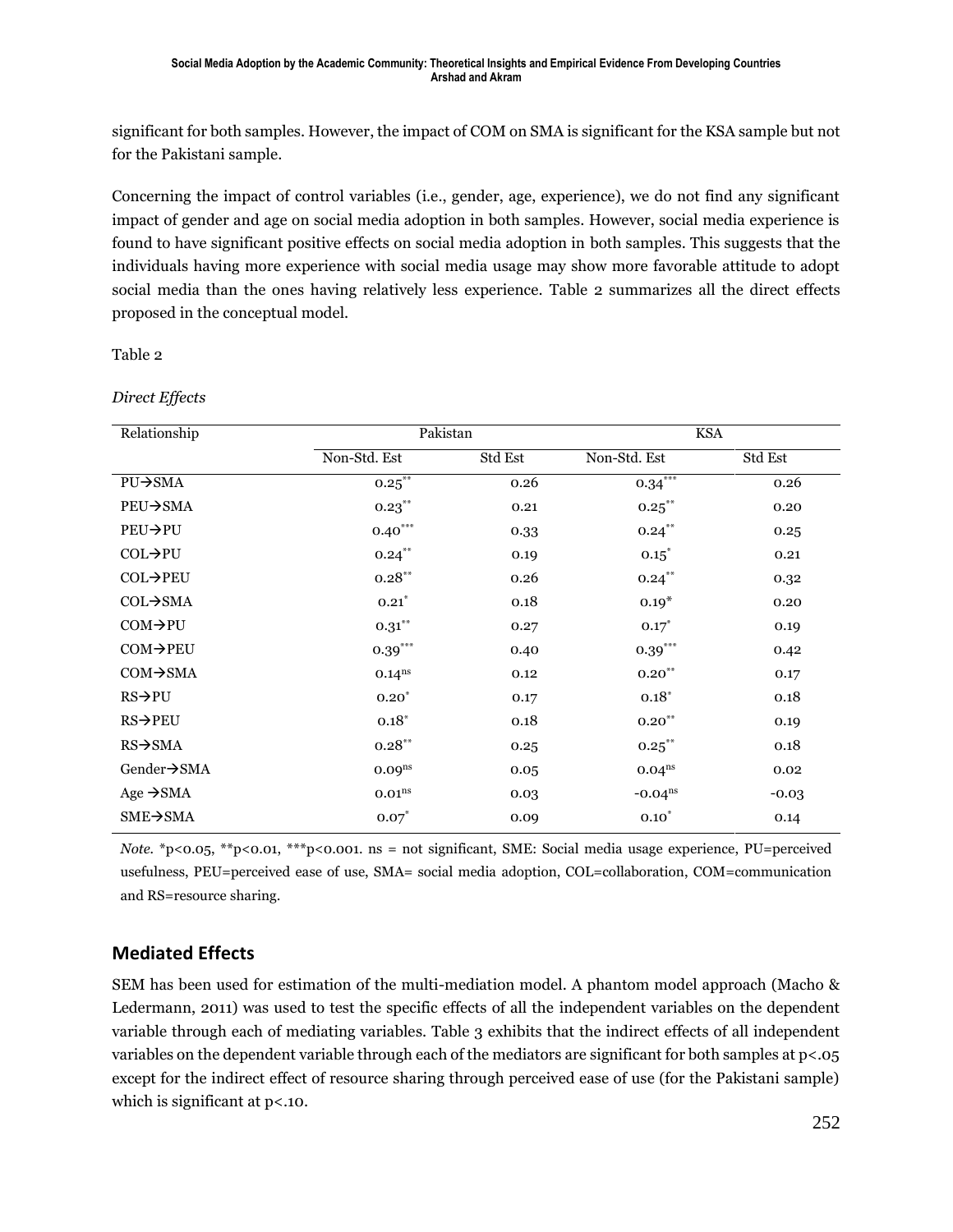#### Table 3

#### *Indirect Effects*

| Relationship                           | Pakistan   |      |           | <b>KSA</b> |      |      |
|----------------------------------------|------------|------|-----------|------------|------|------|
|                                        | Estimate   | LB   | <b>UB</b> | Estimate   | LB   | UB.  |
| $COL \rightarrow PU \rightarrow SMA$   | $0.07^{*}$ | 0.00 | 0.13      | $0.05^*$   | 0.02 | 0.09 |
| $COL \rightarrow PEU \rightarrow SMA$  | $0.06*$    | 0.02 | 0.12      | $0.06*$    | 0.02 | 0.13 |
| $COM \rightarrow PU \rightarrow SMA$   | $0.08*$    | 0.03 | 0.17      | $0.06*$    | 0.02 | 0.15 |
| $COM\rightarrow$ PEU $\rightarrow$ SMA | $0.09*$    | 0.04 | 0.16      | $0.11^*$   | 0.03 | 0.23 |
| $RS \rightarrow PU \rightarrow SMA$    | $0.06*$    | 0.02 | 0.11      | $0.07^{*}$ | 0.01 | 0.14 |
| $RS\rightarrow$ PEU $\rightarrow$ SMA  | $0.04^{+}$ | 0.01 | 0.08      | $0.05^*$   | 0.01 | 0.13 |

*Note.* ns: not significant, \*p<0.05,+p< .10, L(U)B= lower (upper) bound for the bias corrected confidence intervals, Significance levels for indirect effects are two tailed, PU=perceived usefulness, PEU=perceived ease of use, SMA= social media adoption, COL=collaboration, COM=communication and RS=resource sharing.

The significant direct (see Table 2) and indirect (see Table 3) effects of collaboration (resource sharing) on social media adoption indicate that perceived usefulness and perceived ease of use partially mediate the relationship between (a) collaboration and SMA and (b) resource sharing and SMA, for both samples. Moreover, the indirect effect (see Table 3) of communication, through both the mediating variables, on SMA is significant; whereas, the direct effect (see Table 2) is not significant for the Pakistani sample but it is significant for the Saudi sample. This shows that perceived usefulness and perceived ease of use partially mediate the relationship between communication and SMA for the Saudi sample; whereas, they fully mediate the relationship between communication and SMA for the Pakistani sample. Table 3 reports the unstandardized estimates along with bias-corrected confidence intervals.

The above results thus support the mediating effect of usefulness and ease of use between social media stimuli and its adoption. Hence, H3a, H3b, H4a, H4b, H5a, and H5b are all supported. This signifies the important role of ease of use and usefulness of social media in its adoption by the academic community.

### **Discussion and Implications**

The main purpose of the paper is to investigate the underlying motives behind social media adoption by the academic community. To achieve this, we proposed a conceptual framework by extending the technology acceptance model and social constructivist paradigm. In this extended model, we identified social media features such as collaboration, communication, and resource sharing as the main drivers of social media adoption by the academic community. Along with these social media drivers, we have also incorporated ease of use and usefulness as mediating variables and users' demographics as control variables. Multiple data sources have been used to test the proposed hypotheses and to assess the explanatory power of the proposed conceptual model. After controlling for the respondents' age, gender, and social media usage experience, the results reveal that the data from both countries largely support the proposed concepts. The results establish a significant role of collaboration, communication, and resource sharing in determining a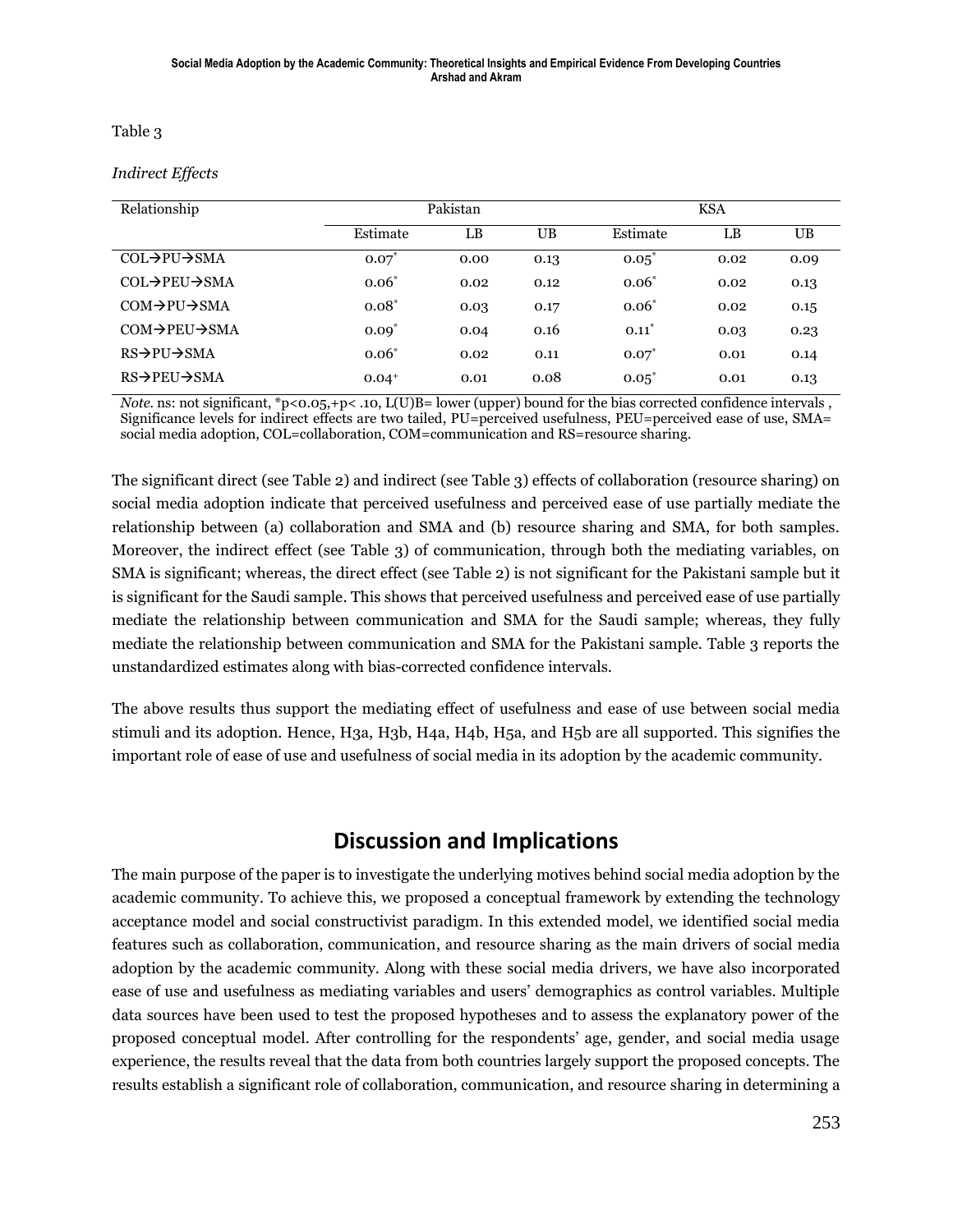users' social media adoption decision. In addition, usefulness and ease of use of social media play a mediating role in the relationship between social media features and social media adoption. Overall, the study provides a significant support for the academic use of social media platforms, and our results are consistent with the literature (Berger, 2017; Sobaih et al., 2016).

The paper contributes to the literature by focusing on the emerging debate of social media adoption by the academic community. This study contributes to the literature on social media adoption by empirically validating the conceptual model on a sample drawn from two developing countries. Additionally, from a theoretical standpoint, the study contributes to the literature by confirming the role of collaboration, communication, and resource sharing in social media adoption, which is in line with the previous research (Mazman & Usluel, 2010; Sánchez et al., 2014).

Our results significantly support the role of the social learning environmental features of media, including communication, collaboration, and resource sharing, as the predictors of social media adoption in both countries. This shows that the academic community believes that a collaborative learning environment in a social media platform is helpful in establishing improved communication linkage among peers and colleagues.

We also find a significant positive effect of collaboration on perceived usefulness and perceived ease of use. This indicates that the individuals who adopt social media in higher education perceive this medium to be useful and beneficial in collaborating with others, which is aligned with the constructivist view of learning. The result also conforms to the work of Ebner (2009) who found social media platforms, particularly blogs, as a means of collaborative learning for students and teachers independent of time and place.

Social media platforms are capable of developing global networks for academic communities and have the power to change the educational structure by providing a direct channel of communication and collaboration among the community members (Curtis et al., 2010; Waters, Burnett, Lamm, & Lucas, 2009). This argument can be supported by social constructivism theory and computer-mediated learning (CMC) perspectives. Social constructivist theory stresses on the social interaction and collaboration while CMC supports ubiquity and emphasizes the elimination of geographical barriers. Therefore, to achieve a useful collaborative learning experience, it is necessary to build social communities of practice using collaborative learning environmental capabilities of social media platforms.

So far as the control variables are concerned, the results depict no significant effect of gender or age on social media adoption. However, social media experience is found to have a significant positive effect on social media adoption, which is consistent with the literature (Sánchez et al., 2014).

Although social media platforms are not specifically designed for educational purposes, they do have a great potential for initiating collaboration by facilitating the dissemination of information and sharing resources among the members of the academic community, whom are found to be enthusiastic about social media acceptance and adoption. The question is how social media managers, at the academic institutions, can channelize enthusiasm into actual learning process enhancement. This research will help social media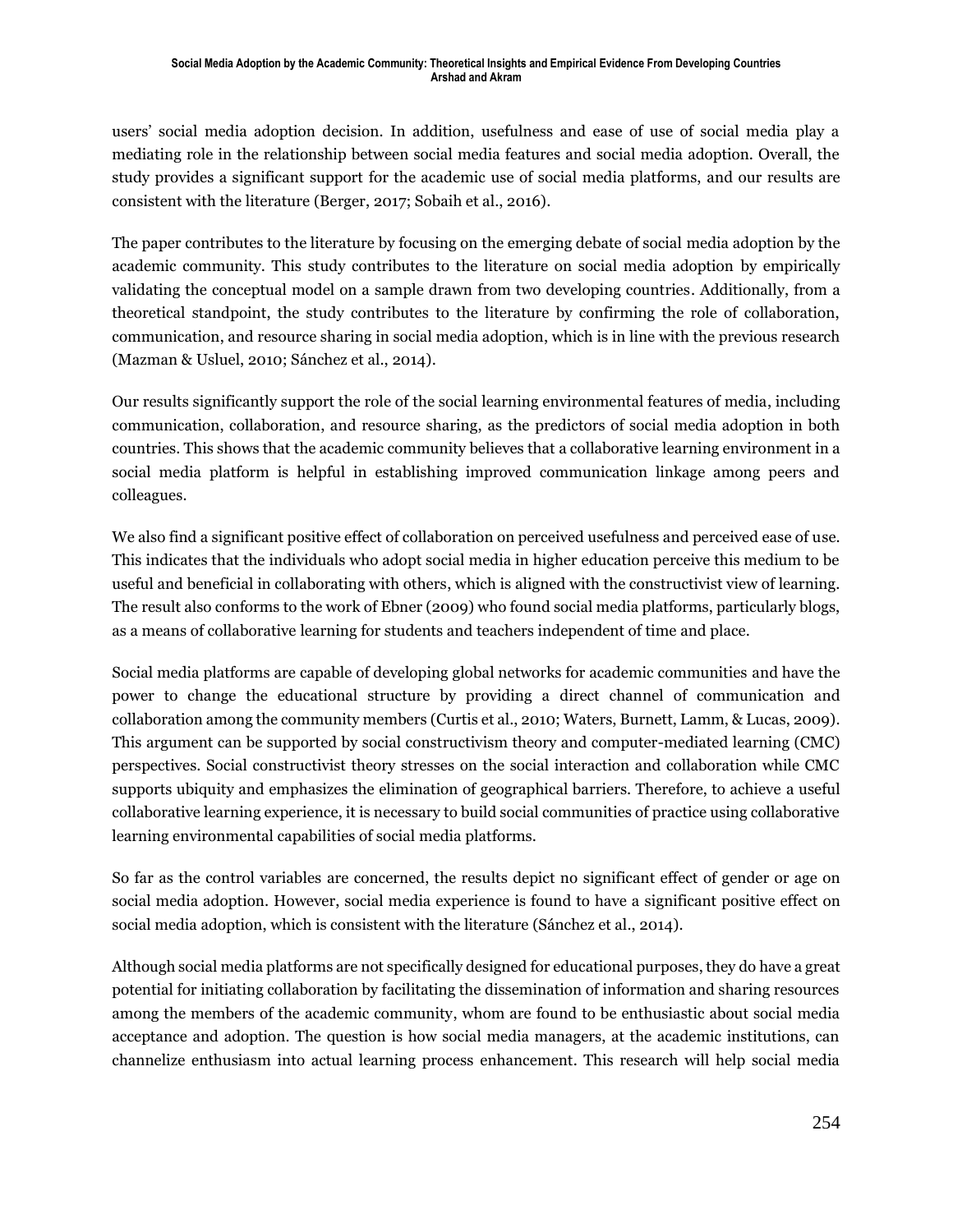managers, in the academic institutions, to devise their strategies for the efficient management of social media platforms.

Higher education institutions should consider the importance of online communities to facilitate academic usage of social media tools. Academic institutions can create their community page on various social media platforms and invite their academic community to become its members. Depending upon the situation, various options of the public (e.g., Twitter, Facebook) or private (e.g., Yammer) social platforms may be used. The community members may be allowed to social sign-on through official email addresses. This will help other community members to search for their peers and collaborate with them.

Academic institutions in developing countries, especially in the public sector, primarily lack modern collaboration and communication tools, such as Blackboard (Sobaih et al., 2016). Effective use of social media platforms can overcome this problem. Moreover, the managers in academic institutions should devise a strategic scenario for ensuring the proper management of social media tools and platforms within a institution. For practitioners, the integration of these social media tools in their teaching and learning process will help improve the teaching and learning experience.

#### **Limitations and Future Research**

The current research enriches our understanding of the social media usage by the academic community; however, in interpreting the findings one should be careful as these may be subject to certain limitations. First, the study has not focused on any particular social media platform rather social media adoption in general. However, an individual's social media adoption levels may vary for different social media platforms due to their personal characteristics as well as social media platforms' features. This will be an interesting future research avenue to explore how social media usage in the academic community varies among different individuals with different backgrounds and on assorted platforms. Second, a cross-sectional data collection has been used in this study, but due to various reasons, the individuals' behavior may change over the time so a longitudinal study can be conducted to overcome this issue. Third, although the model has been tested with samples from two different countries, Pakistan and KSA, there is not much of a difference in demographics between these two countries. Therefore, future research should replicate or extend the proposed conceptual model in technologically advanced countries with different economic and cultural conditions. Fourth, a convenient sampling has been used in the study where future research may address this issue by incorporating other sampling techniques, such as cluster sampling. Fifth, based on the extant literature, we incorporated five dominating variables to explain social media adoption in the conceptual model but many other variables, such as social influence, facilitating conditions, perceived enjoyment, and perceived connectivity, may also play an important role in predicting social media adoption in higher education. Future research may extend this model by incorporating these variables.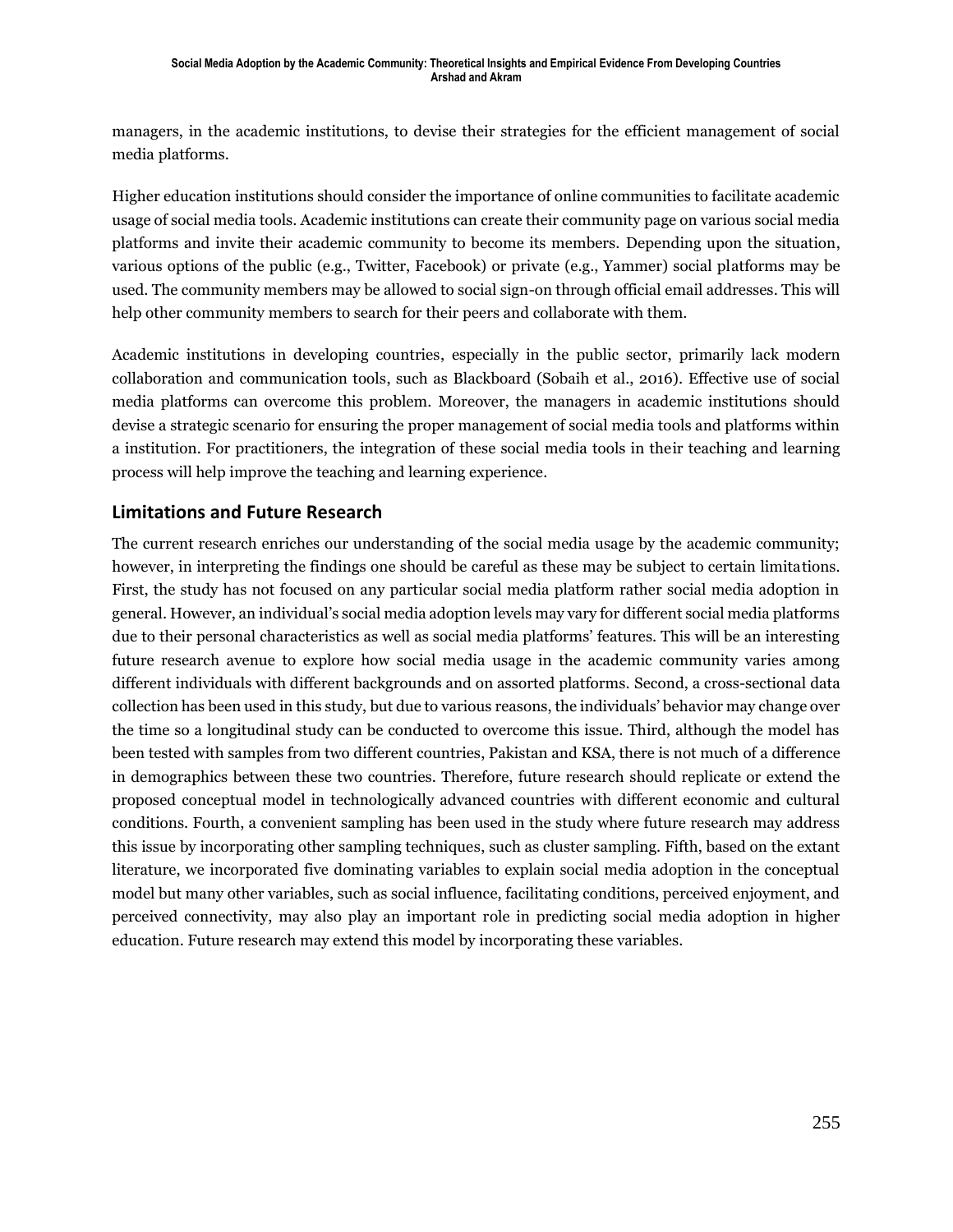## **Acknowledgements**

The researchers would like to thank the Deanship of Scientific Research at King Saud University represented by the Research Centre at College of Business Administration for supporting this research financially.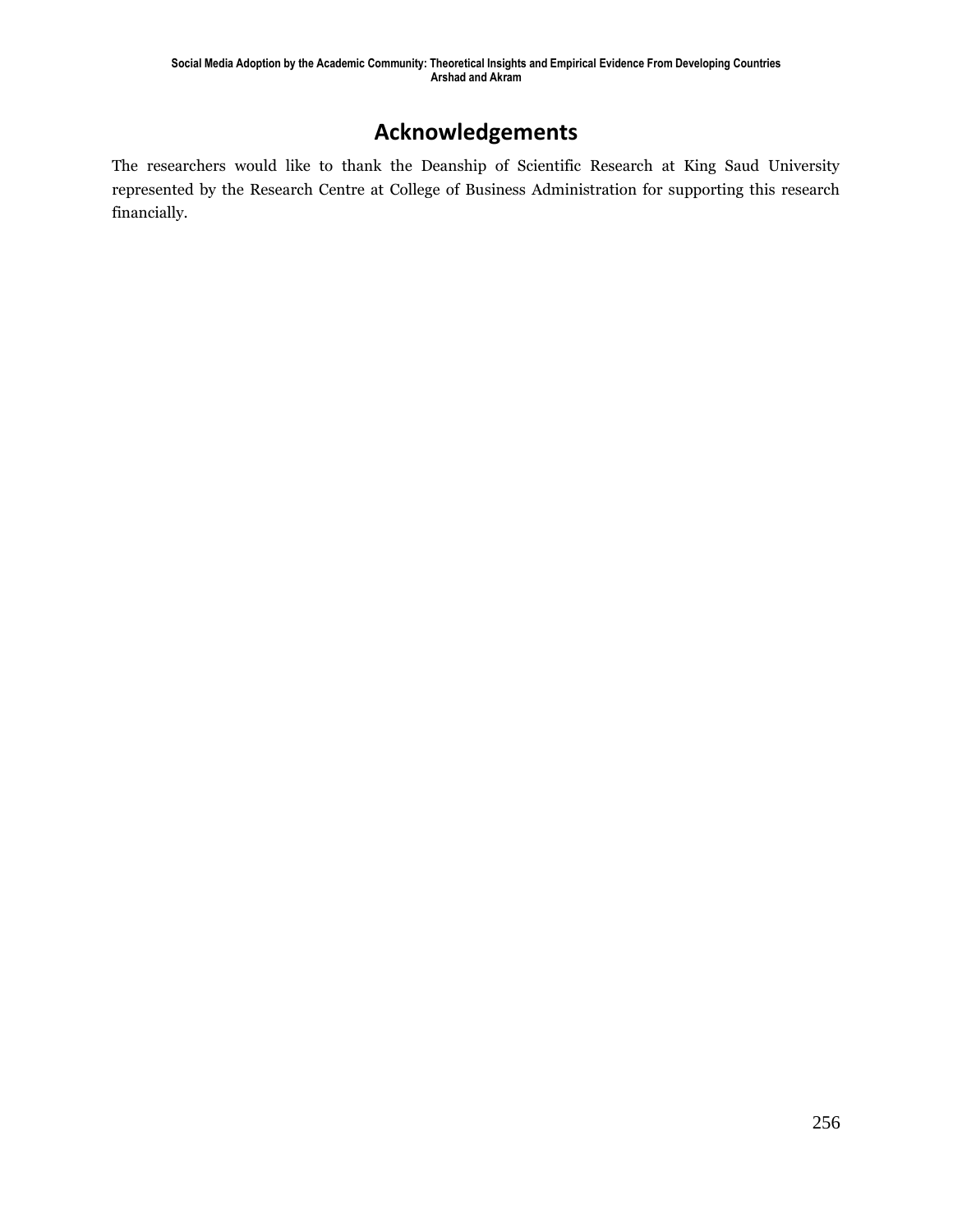## References

- Berger, P. (2017). Beyond plain acceptance or sheer resistance: A typology of university instructors' attitudes to students' media use in class. *Teaching and Teacher Education*, *67*, 410–417. https://doi.org/10.1016/j.tate.2017.07.009
- Bernard, R. M., Rubalcava, B. R. de, & St-Pierre, D. (2000). Collaborative online distance learning: Issues for future practice and research. *Distance Education*, *21*(2), 260–277. https://doi.org/10.1080/0158791000210205
- Bock, G.-W., Zmud, R., Kim, Y.-G., & Lee, J.-N. (2005). Behavioral Intention formation in knowledge sharing: Examining the Roles of extrinsic motivators, social-psychological forces, and organizational climate. *Management Information Systems Quarterly*, *29*(1).
- Chen, B., & Bryer, T. (2012). Investigating instructional strategies for using social media in formal and informal learning. *The International Review of Research in Open and Distributed Learning, 13*(1), 87-104.
- Chen, H., & Gilchrist, S. B. (2013). Online access to higher education on YouTubeEDU. *New Library World*, *114*(3/4), 99–109. https://doi.org/10.1108/03074801311304023
- Curtis, L., Edwards, C., Fraser, K. L., Gudelsky, S., Holmquist, J., Thornton, K., & Sweetser, K. D. (2010). Adoption of social media for public relations by nonprofit organizations. *Public Relations Review*, *36*, 90–92. https://doi.org/10.1016/j.pubrev.2009.10.003
- Davis, F. D. (1989). Perceived Usefulness, perceived ease of use, and user acceptance of information technology. *MIS Quarterly*, *13*(3), 319–340. https://doi.org/10.2307/249008
- Ebner, M. (2009). Introducing live microblogging: How single presentations can be enhanced by the mass. *Journal of Research in Innovative Teaching*, *2*(1), 108–119.
- Fishbein, M., & Ajzen, I. (1975). *Belief, attitude, intention and behavior: An introduction to theory and research*. Massachusetts, USA: Addison-Wesley Pub (Sd).
- Forbes, D. (2017). Professional online presence and learning networks: Educating for ethical use of social media. *International Review of Research in Open and Distance Learning*, *18*(7), 175–190. https://doi.org/10.19173/irrodl.v18i7.2826
- Forkosh-Baruch, A., & Hershkovitz, A. (2012). A case study of Israeli higher-education institutes sharing scholarly information with the community via social networks. *The Internet and Higher Education, 15*(1), 58–68.
- Fornell, C., & Larcker, D. (1981). Evaluating structural equation models with unobservable variables and measurement error. *Journal of Marketing Research*, *18*(1), 50, 39.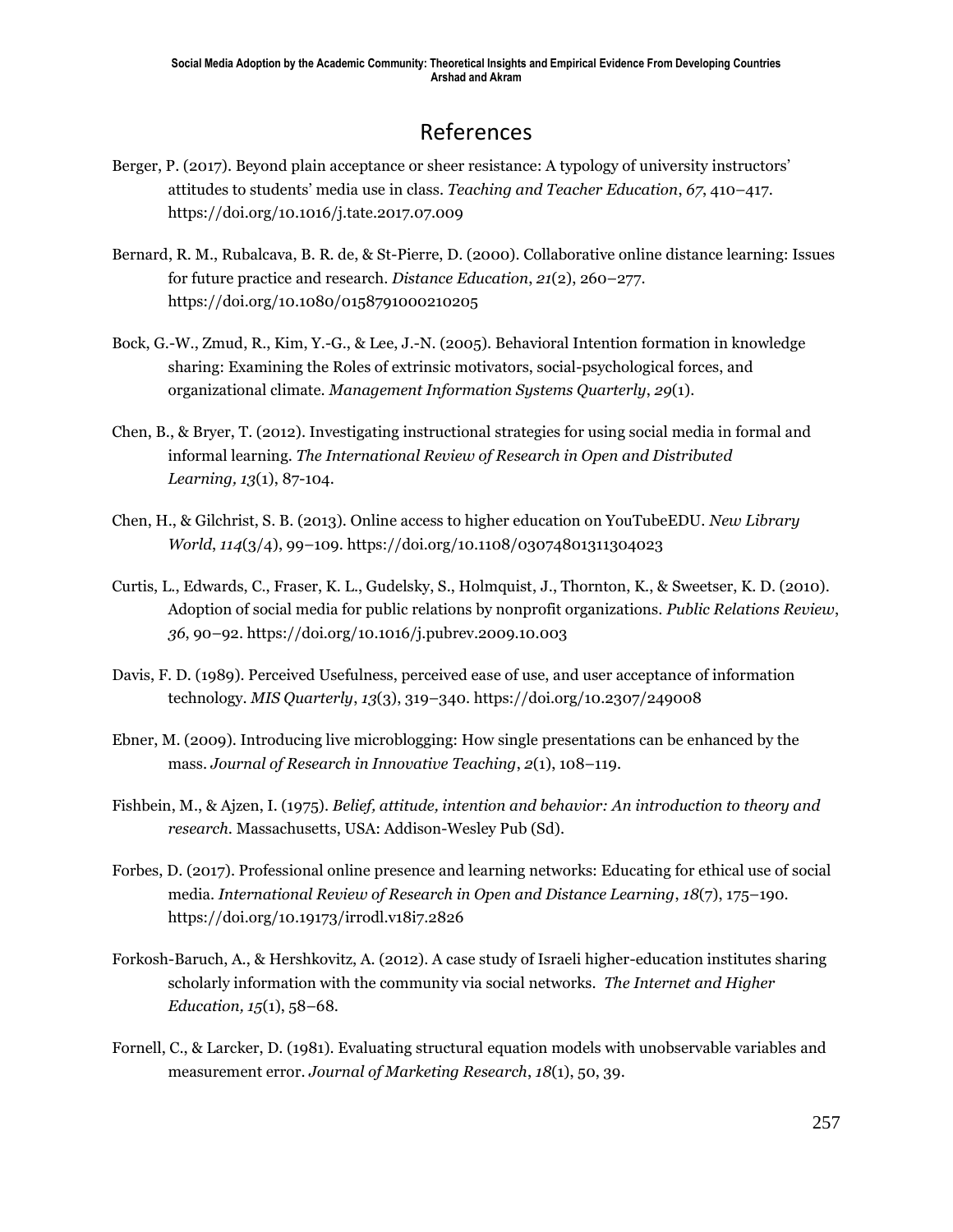- Gerbing, D. W., & Anderson, J. C. (1988). An updated paradigm for scale development incorporating unidimensionality and its assessment. *Journal of Marketing Research*, *25*(2), 186. https://doi.org/10.2307/3172650
- Gruzd, A., Staves, K., & Wilk, A. (2012). Connected scholars: Examining the role of social media in research practices of faculty using the UTAUT model. *Computers in Human Behavior*, *28*(6), 2340–2350. https://doi.org/10.1016/j.chb.2012.07.004
- Hopp, T., & Gangadharbatla, H. (2016). Examination of the factors that influence the technological adoption intentions of tomorrow's new media producers: A longitudinal exploration. *Computers in Human Behavior*, *55*, *Part B*, 1117–1124. https://doi.org/10.1016/j.chb.2014.09.040
- Hrastinski, S., & Aghaee, N. M. (2012). How are campus students using social media to support their studies? An explorative interview study. *Education and Information Technologies*, *17*(4), 451– 464. https://doi.org/10.1007/s10639-011-9169-5
- Hu, L., & Bentler, P. M. (1999). Cutoff criteria for fit indexes in covariance structure analysis: conventional criteria versus New alternatives. *Structural Equation Modeling*, *6*(1), 1–55.
- Hu, P. J. H., & Hui, W. (2012). Examining the role of learning engagement in technology-mediated learning and its effects on learning effectiveness and satisfaction. *Decision Support Systems*, *53*(4), 782–792. https://doi.org/10.1016/j.dss.2012.05.014
- InternetLiveStats. (2018). Internet usage social media statistics. Retrieved from <http://www.internetlivestats.com/>
- InternetWorldStats. (2018). World internet users and population stats. Retrieved from <https://www.internetworldstats.com/stats.htm>
- Jiang, J. J., Hsu, M. K., Klein, G., & Lin, B. (2000). E-commerce user behavior model: An empirical study. *Human Systems Management*, *19*(4), 265–275.
- Kaplan, A. M., & Haenlein, M. (2010). Users of the world, unite! The challenges and opportunities of Social Media. *Business Horizons*, *53*(1), 59–68.
- Karikari, S., Kofi, O.-F., & Owusu-Frimpong, N. (2017). Evaluating individual level antecedents and consequences of social media use in Ghana. *Technological Forecasting & Social Change*, *123*(10), 68-79. https://doi.org/http://dx.doi.org/10.1016/j.techfore.2017.06.023
- Koh, E., & Lim, J. (2012). Using online collaboration applications for group assignments: The interplay between design and human characteristics. *Computers & Education*, *59*(2), 481–496. https://doi.org/10.1016/j.compedu.2012.02.002
- Kwahk, K.-Y., & Park, D.-H. (2016). The effects of network sharing on knowledge-sharing activities and job performance in enterprise social media environments. *Computers in Human Behavior*, *55*,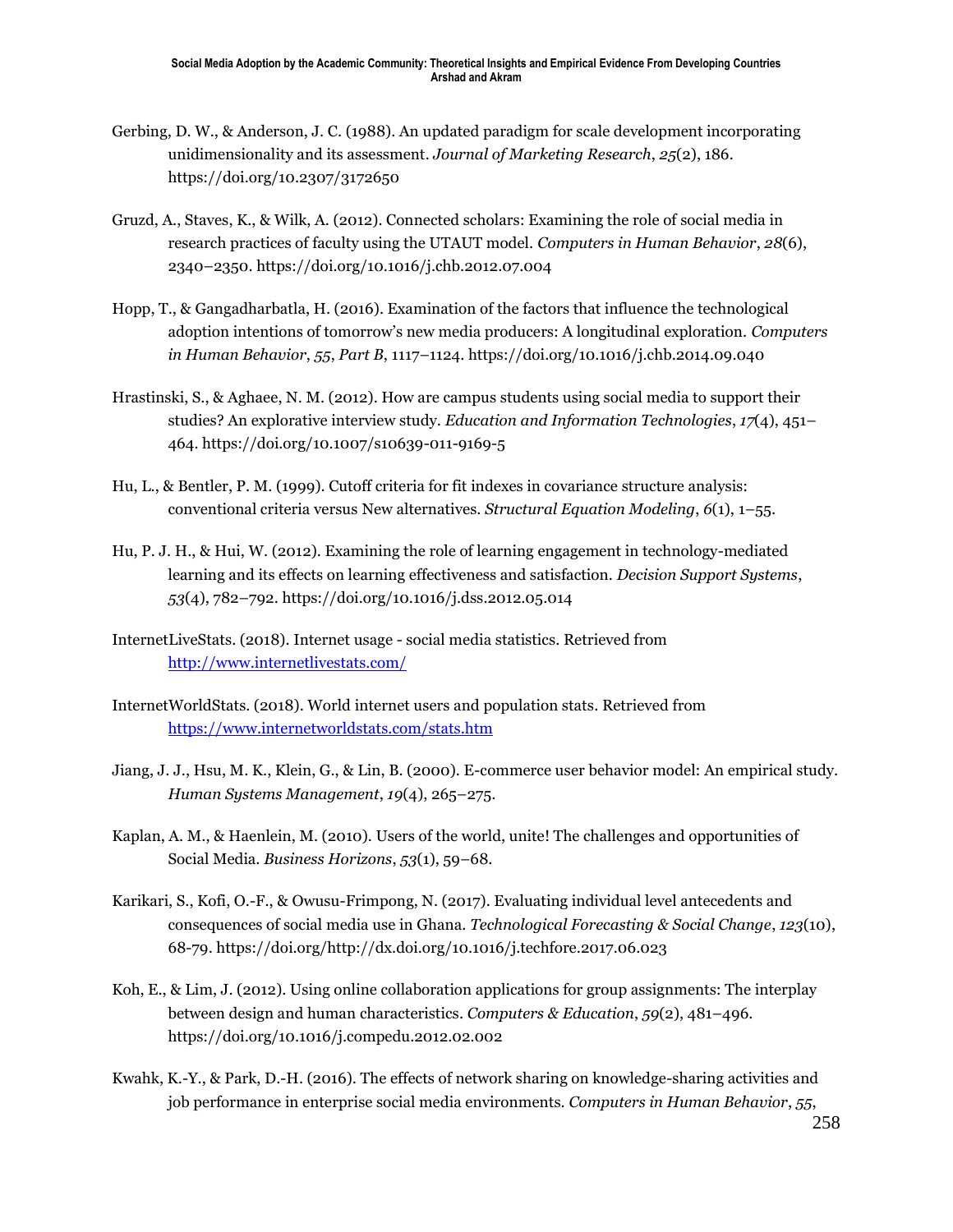*Part B*, 826–839. https://doi.org/10.1016/j.chb.2015.09.044

- Lau, W. W. F. (2017). Effects of social media usage and social media multitasking on the academic performance of university students. *Computers in Human Behavior*, *68*, 286–291. https://doi.org/10.1016/j.chb.2016.11.043
- Lowry, G. (2002). Modelling user acceptance of building management systems. *Automation in Construction*, *11*(6), 695–705. https://doi.org/10.1016/S0926-5805(02)00010-9
- Lu, J., Yao, J. E., & Yu, C.-S. (2005). Personal innovativeness, social influences and adoption of wireless Internet services via mobile technology. *The Journal of Strategic Information Systems*, *14*(3), 245–268. https://doi.org/10.1016/j.jsis.2005.07.003
- Macho, S., & Ledermann, T. (2011). Estimating, testing, and comparing specific effects in structural equation models: The phantom model approach. *Psychological Methods*, *16*(1), 34–43. https://doi.org/10.1037/a0021763
- Maresh-Fuehrer, M. M., & Smith, R. (2016). Social media mapping innovations for crisis prevention, response, and evaluation. *Computers in Human Behavior*, *54*, 620–629. https://doi.org/10.1016/j.chb.2015.08.041
- Mazer, J. P., Murphy, R. E., & Simonds, C. J. (2007). Taylor & francis online: I'll see you on "Facebook": The effects of computer-mediated teacher self-disclosure on student motivation, affective learning, and classroom climate. *Communication Education, 56*(1), 1–17.
- Mazman, S. G., & Usluel, Y. K. (2010). Modeling educational usage of Facebook. *Computers and Education*, *55*(2), 444–453. https://doi.org/10.1016/j.compedu.2010.02.008
- Mbati, L. (2013). Online social media applications for constructivism and observational learning. *The International Review of Research in Open and Distributed Learning*, *14*(5), 166–185.
- Ozkan, S., & Koseler, R. (2009). Multi-dimensional students' evaluation of e-learning systems in the higher education context: An empirical investigation. *Computers & Education*, *53*(4), 1285–1296. https://doi.org/10.1016/j.compedu.2009.06.011
- Podsakoff, P. M., MacKenzie, S. B., Lee, J.-Y., & Podsakoff, N. P. (2003). Common method biases in behavioral research: a critical review of the literature and recommended remedies. *The Journal of Applied Psychology*, *88*(5), 879–903. https://doi.org/10.1037/0021-9010.88.5.879
- Prensky, M. (2001). Digital natives, digital immigrants, part II. Do they really think differently? *On the Horizon*, *9*(6), 1–6.
- Roblyer, M. D., McDaniel, M., Webb, M., Herman, J., & Witty, J. V. (2010). Findings on Facebook in higher education: A comparison of college faculty and student uses and perceptions of social networking sites. *Internet and Higher Education*, *13*(3), 134–140.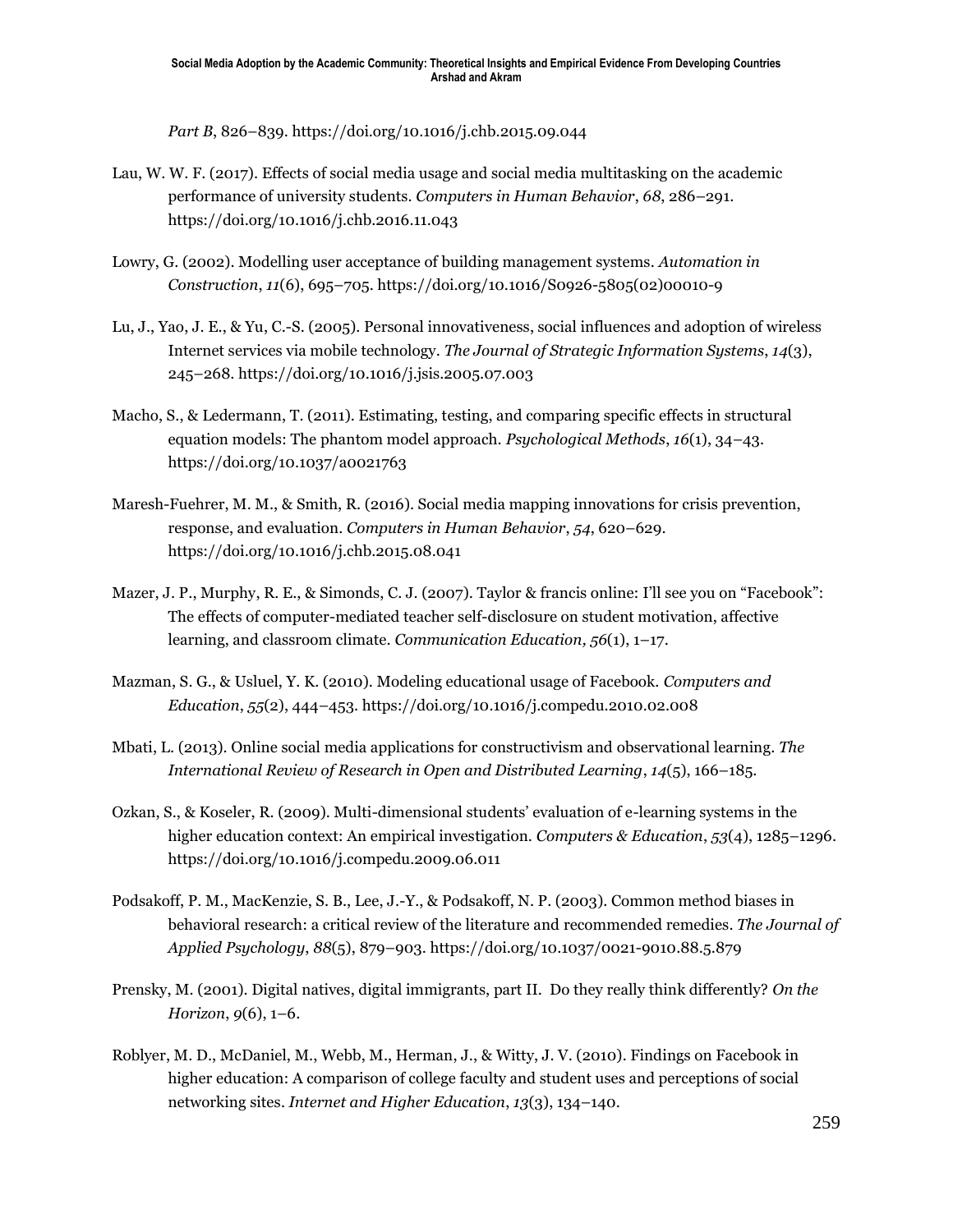https://doi.org/10.1016/j.iheduc.2010.03.002

- Sánchez, R. A., Cortijo, V., & Javed, U. (2014). Students' perceptions of Facebook for academic purposes. *Computers & Education*, *70*(1), 138–149. https://doi.org/10.1016/j.compedu.2013.08.012
- Selwyn, N. (2012). Social media and higher education. In *The Europa World of Learning*. London, UK: Routledge.
- So, H.-J., & Brush, T. A. (2008). Student perceptions of collaborative learning, social presence and satisfaction in a blended learning environment: Relationships and critical factors. *Computers & Education.*, *51*(1), 318–336. https://doi.org/10.1016/j.compedu.2007.05.009
- Sobaih, A. E. E., Moustafa, M. A., Ghandforoush, P., & Khan, M. (2016). To use or not to use? Social media in higher education in developing countries. *Computers in Human Behavior*, *58*, 296–305. https://doi.org/10.1016/j.chb.2016.01.002
- Tess, P. A. (2013). The role of social media in higher education classes (real and virtual) A literature review. *Computers in Human Behavior*, *29*(5), A60–A68. https://doi.org/10.1016/J.CHB.2012.12.032
- Venkatesh, V. (2000). Creation of favorable user perceptions: Exploring the role of intrinsic motivation. *MIS Quaterly.*, *23*(2), 239–260. https://doi.org/10.2307/249753
- Venkatesh, V., & Davis, F. D. (2000). A theoretical extension of the technology acceptance model: Four longitudinal field studies. *Management Science*, *46*(2), 186–204. https://doi.org/<p>10.1287/mnsc.46.2.186.11926</p>
- Vygotsky, L. S. (1978). *Mind in society: The development of higher psychological processes*. Cambridge, MA: Harvard University Press.
- Wang, Q. (2010). Using online shared workspaces to support group collaborative learning. *Computers & Education*, *55*(3), 1270–1276. https://doi.org/10.1016/j.compedu.2010.05.023
- Wankel, C. (2009). Management education using social media. *Organization Management Journal*, *6*(4), 251–262. https://doi.org/10.1057/omj.2009.34
- Waters, R. D., Burnett, E., Lamm, A., & Lucas, J. (2009). Engaging stakeholders through social networking: How nonprofit organizations are using Facebook. *Public Relations Review*, *35*(2), 102–106. https://doi.org/10.1016/j.pubrev.2009.01.006
- Zolkepli, I. A., & Kamarulzaman, Y. (2015). Social media adoption: The role of media needs and innovation characteristics. *Computers in Human Behavior*, *43*, 189–209. https://doi.org/10.1016/j.chb.2014.10.050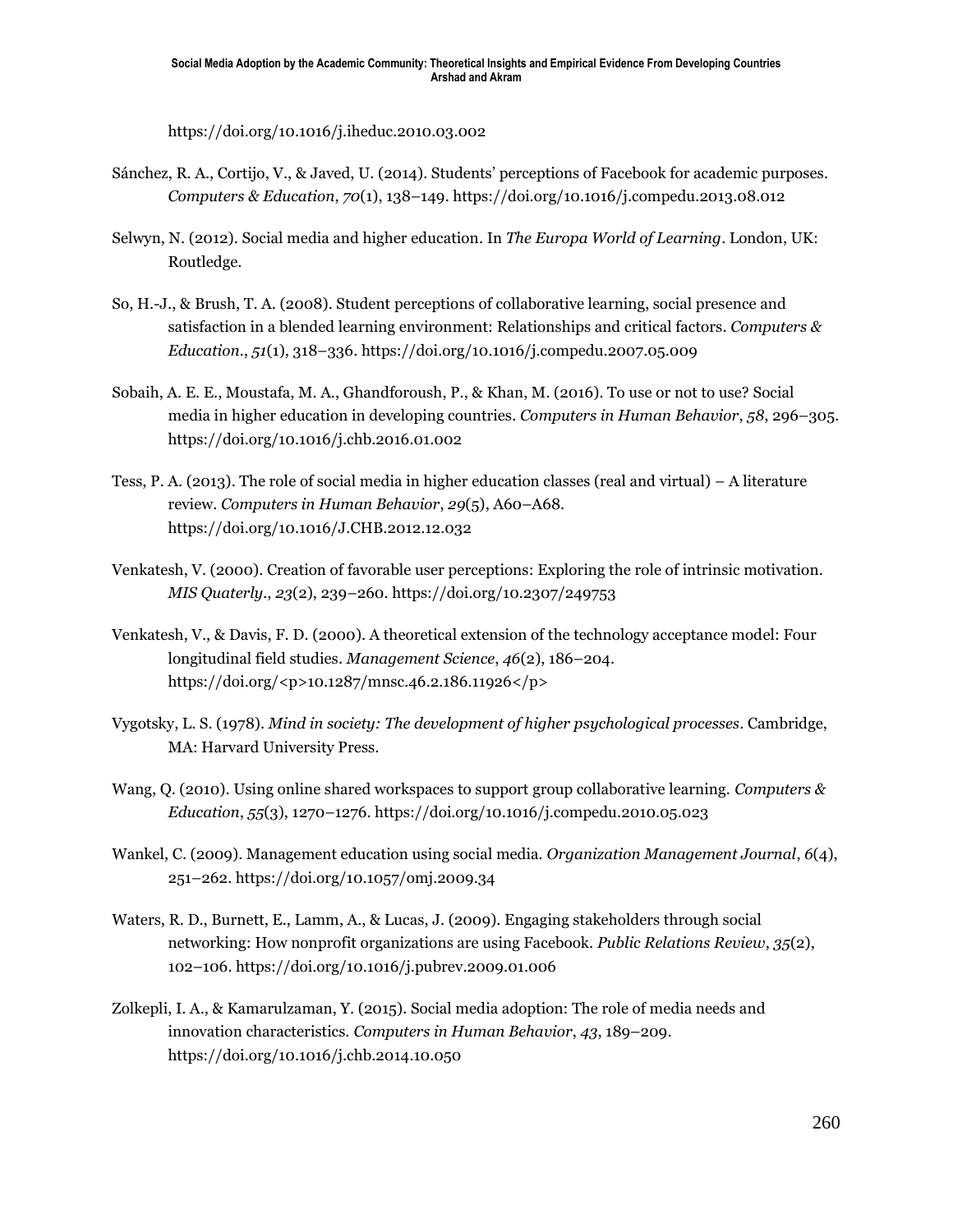## Appendix A

#### **Questionnaire**

| Construct                                                            | <b>Items</b>                                                                                                                          |  |  |  |
|----------------------------------------------------------------------|---------------------------------------------------------------------------------------------------------------------------------------|--|--|--|
| Usefulness adapted from Davis (1989) and Venkatesh and Davis (2000): |                                                                                                                                       |  |  |  |
|                                                                      | I find Social Media useful in my studies/research.<br>$\bullet$                                                                       |  |  |  |
|                                                                      | Using Social Media enables me to accomplish tasks more quickly.<br>$\bullet$                                                          |  |  |  |
|                                                                      | Using Social Media increases my productivity.<br>$\bullet$                                                                            |  |  |  |
|                                                                      | If I use Social Media, it will increase my chances of getting a better<br>$\bullet$<br>position.                                      |  |  |  |
|                                                                      | Ease Of Use adapted from Davis (1989) and Venkatesh and Davis (2000):                                                                 |  |  |  |
|                                                                      | My interaction with Social Media is clear and understandable.<br>$\bullet$                                                            |  |  |  |
|                                                                      | It is easy for me to become skillful at using Social Media.<br>$\bullet$                                                              |  |  |  |
|                                                                      | I find Social Media easy to use.                                                                                                      |  |  |  |
|                                                                      | Learning to operate Social Media is easy for me.                                                                                      |  |  |  |
| Communication adapted from Ozkan and Koseler (2009):                 |                                                                                                                                       |  |  |  |
|                                                                      | Social Media makes the communication easier with instructor/colleagues<br>٠<br>and other classmates for me.                           |  |  |  |
|                                                                      | I think communicating with the instructor/colleagues via Social Media is<br>٠<br>important and valuable.                              |  |  |  |
|                                                                      | The instructor/colleague encourages us/me to interact with other<br>٠<br>students/colleagues by using Social Media interactive tools. |  |  |  |
|                                                                      | The instructor/colleagues are good at communicating with each other via<br>٠<br>Social Media.                                         |  |  |  |
| Collaborative learning adapted from So and Brush (2008):             |                                                                                                                                       |  |  |  |
|                                                                      | I actively exchange my ideas with group members.<br>$\bullet$                                                                         |  |  |  |
|                                                                      | I can develop new skills and knowledge from other members of my<br>٠<br>group.                                                        |  |  |  |
|                                                                      | Collaborative learning by using Social Media is effective.<br>٠                                                                       |  |  |  |
|                                                                      | Overall, I am satisfied with my collaborative learning experience by using<br>٠<br>Social Media.                                      |  |  |  |
| <b>Resource sharing adapted from Bock et al. (2005):</b>             |                                                                                                                                       |  |  |  |
|                                                                      | Sharing of my knowledge with other members of Social Media is always<br>٠<br>good.                                                    |  |  |  |
|                                                                      | Sharing of my knowledge with other members of Social Media is always<br>٠<br>beneficial.                                              |  |  |  |
|                                                                      | Sharing of my knowledge with other members of Social Media is always<br>٠<br>an enjoyable experience.                                 |  |  |  |
|                                                                      | Sharing of my knowledge with other members of Social Media is always a<br>wise move.                                                  |  |  |  |
| Social media adoption adapted from Bock et al. (2005):               |                                                                                                                                       |  |  |  |
|                                                                      | I intend to adopt Social Media for knowledge sharing.<br>$\bullet$                                                                    |  |  |  |
|                                                                      | I predict that I would adopt Social Media for knowledge sharing.<br>$\bullet$                                                         |  |  |  |
|                                                                      | I plan to continue using Social Media for knowledge sharing.<br>٠                                                                     |  |  |  |

I will continue using Social Media for knowledge sharing.